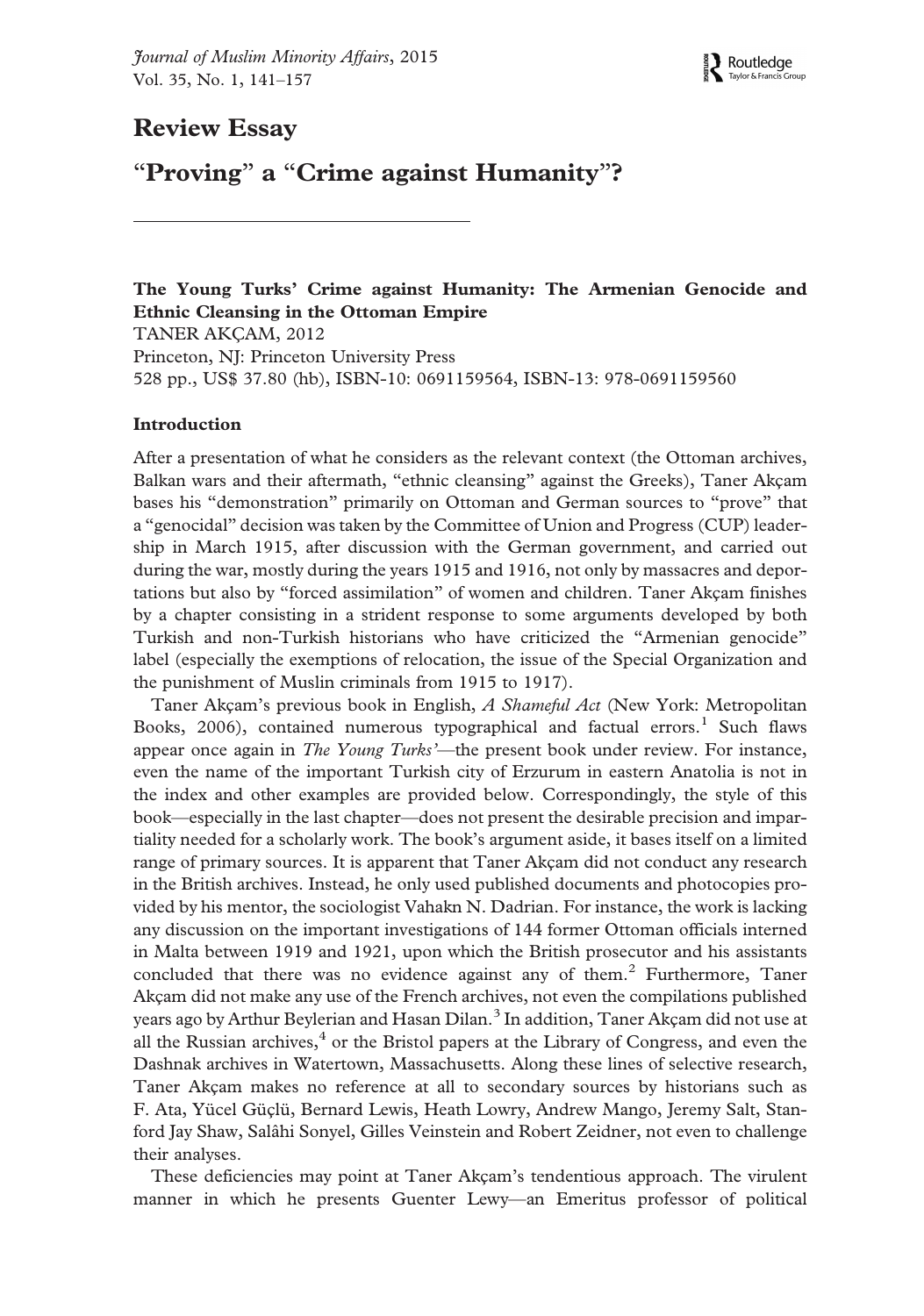science at Massachusetts University and Holocaust survivor who successfully sued for defamation those who had accused him to have received money from Turkey<sup>5</sup>—as belonging in the category of the "denialist industry" (p. 411) reveals a purpose that extends beyond scholarly objectives. Similarly, the book suffers from an imbalanced view of history. While it is dedicated to the murder of the journalist Hrant Dink, it neglects to mention, let alone asses the significance of the preceding barrage of Armenian terrorism in the 1970s and 1980s, which took the lives of more than 70 Turks and others.<sup>6</sup>

Even more disconcerting is the fact that Mr Akçam's book offers no reference to the development of the Armenian revolutionary parties, their provocation strategy during the  $1890s<sup>7</sup>$  and in  $1909<sup>8</sup>$  their assassinations of loyalist Armenians<sup>9</sup> or their devastating policies after 1918.<sup>10</sup> Also, the book shows no recognition of the Armenian contribution to the CUP administrations, before *and* after  $1914$ .<sup>11</sup> The only element of framework is a clearly inaccurate description of the Balkan wars and their aftermath—previously present in the Turkish version of the book and already criticized.<sup>12</sup>

The goal of this paper is to survey the methods used by Akçam in this book, and offer readers an opportunity to assess whether these methods are suitable for academic literature.

#### Use of False Documents

One of the most disturbing aspects of *Young Turks* is that Taner Akçam's search for "evidence" of a "genocidal intent" against the Ottoman Armenians leads him to use more than questionable sources. On page 197, he relies on the so-called Ten Commands, attributed to the CUP leadership. Canadian historian Gwynne Dyer has demonstrated, as early as 1973 during a debate with Christopher J. Walker, that this "document" is apocryphal.<sup>13</sup> Since then, Mr Walker—who still applies the "Armenian genocide" label —has carefully refrained from using the "Ten Commands". In addition, Donald Bloxham, who sides with the "genocide" charge against the CUP, has stated that this "document" is "probably a fake".<sup>14</sup> On the other side of the debate, Stanford Jay Shaw provided additional data in 2000 to corroborate Gwynne Dyer's findings.<sup>15</sup> However, Mr Akçam does not acknowledge the scholarly dialog in the field of study; instead, he merely refers to a paper by Vahakn N. Dadrian (p. 197, n.130) whose own work on the document is highly questionable<sup>16</sup> and whose translation of it is not entirely accurate.<sup>17</sup>

Correspondingly, Taner Akçam also bases his claims on the "Andonian documents". In 2001, he had argued rightfully: "there are important grounds for considering these documents fake".<sup>18</sup> Also, in his current book, he says that "a reexamination of the validity of the Andonian telegrams" is "necessary" (p. 254), but then he uses one of the fake documents of Andonian without qualification (p. 272), as if the authenticity was beyond any reasonable doubt. Akçam does not provide any rebuttal of the studies that have shown the "Andonian documents" to be fakes.<sup>19</sup> He freely discusses their content, in utter disregard for the work brought forth by scholars to demonstrate that these are forged telegrams.

He only tries to find few sources which are supposed to corroborate the content of the "telegrams" published by Andonian. Not only this would be not a convincing argument even if true, but also Akçam deliberately distorts these sources.

He writes that a "letter" quoted by Ahmet Emin Yalman in his book Turkey in the World War presents "similarities" with those attributed to Şakir by Andonian (p. 136). The problem is that Yalman does not reproduce any "letter", but only mentions, without any reference, a rumor about some CUP leaders, and without even giving their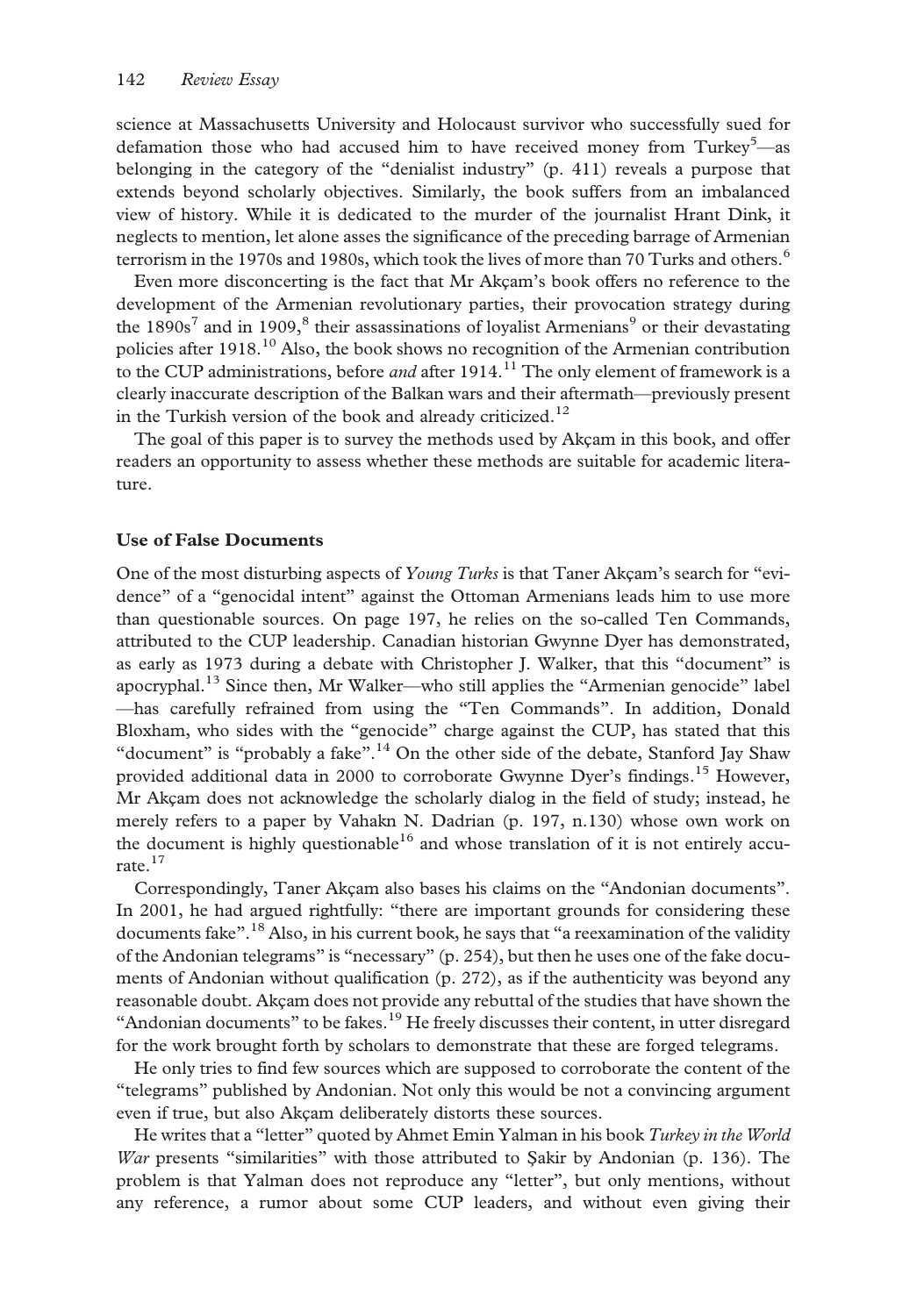names.<sup>20</sup> Correspondingly, on p. 254, n. 90, Taner Akcam affirms that the content of one Andonian "telegram" is "nearly identical to those of Talat Pasha's directive of 29 August 1915 to all provinces". Margaret Lavinia Anderson enthusiastically endorses this argument: "Indeed, the contents of one of the telegrams published in 1919 by Aram Andonian, mocked as forgeries by spokesmen for the Turkish Republic, 'are nearly identical to those of Talat's [ … ] directive to all provinces of 29 August 1915', which Akçam found in the Prime Ministerial Ottoman Archives."<sup>21</sup>

In fact, the fake documents published by Andonian (in 1920 and 1921, not in 1919) are considered to be forgeries not only by "spokesmen of the Turkish Republic" but also by many non-Turkish scholars of various stances.<sup>22</sup> Even some supporters of the "Armenian genocide" label consider the "Andonian documents" to be dubious.<sup>23</sup> It is also dubious that Mr Akçam "found" the authentic telegram of Talat Pasha in the Ottoman archives, because this document has been published (and translated) several times since 1983, before Young Turks', including in a book specifically devoted to showing Andonian-published false documents. Moreover, the content of the telegram radically contradicts, rather than confirms, Andonian's fabrication (my emphasis):

Objective of the transfer of the Armenians from the places they are currently living to the certain determined regions is to prevent their attempts and activities against the government and to render them unable to pursue their national goal of establishing an Armenian government. Since there is no intention like the complete destruction of the Armenians it is absolutely necessary to protect the lives of the individuals being transferred in convoys and to take every measure to provide their food supplies regularly during their travel, the cost of which to be met from the immigrants fund. It is also necessary for the government that, with the exclusion of those who were decided to be relocated, the Armenians, particularly the families of the army members, as mentioned in the previous notice, as well as artisans and those belonging to the Protestant and Catholic sects will be left at their current place of residence. About those who attack the convoys and seize their properties and dare to rape the Armenians by acting on bestial instincts, as well as the officials and gendarme members who act as the initiator of such acts, the legal investigation shall be started immediately for their severe punishment, without showing any mercy on them. Such officials shall be immediately dismissed from the service and brought before the military court. Furthermore, their names should be reported. In case similar attacks are repeated, the administration of the province where such attacks occur shall be held responsible. $^{24}$ 

## Misrepresentation of Key Sources

When the sources are not forged, Taner Akçam is found distorting the meaning of key sources in order to provide evidence for the "genocide" charge.

## Falsifying Talat Pasha's Words

Taner Akçam argues that the telegram dispatched by Talat Pasha to Ankara's province on 29 August 1915 is the remarkable evidence that "the policies adopted against the Armenians were aiming at their annihilation" (pp. 203–204). Interestingly, in an inaccurate translation, Akçam quotes only the two first sentences of this text: "The Armenian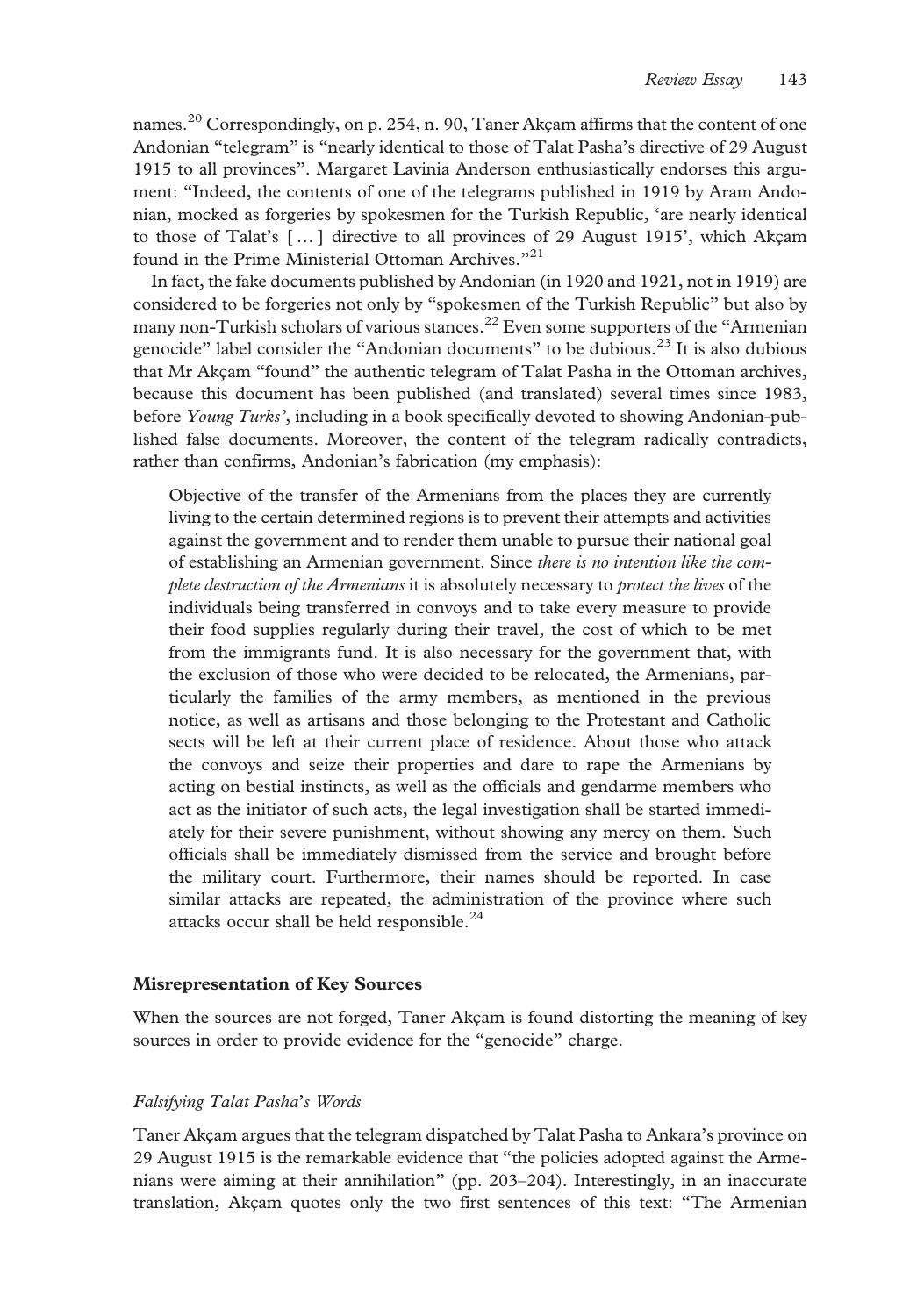issue in the Eastern Provinces has been resolved. There is no need to sully the nation and the government['s honor] with further atrocities." Taner Akçam's replacement of context with his own speculations distorts the meaning of the full telegram. Reading the full and accurate text of the document is enlightening (my emphasis):

The Armenian issue pertaining to the Eastern provinces has been solved. *There*fore, there is no need to harm the reputation of our nation and government by conducting unnecessary cruelties. Particularly the recent attack conducted on the Armenians at a place close to Ankara has caused great regret of the Ministry, considering its way of occurring, the obvious incompetence of the officials charged with supervising the transfer of Armenians, and audacity on part of the gendarmes and the local people who acted on their bestial instincts to rape and rob the Armenians. The transfer of Armenians, which is desired to be carried out in an orderly and prudent manner, should henceforth never be left to the individuals having fanatical feelings of enmity, and that the Armenians, whether or not they are subject to relocation, will be definitely protected against any assault and attack. At the places where such a protection could not be provided, the transfer of Armenians should be postponed. From now on, all of the officials in charge shall be held responsible with respect to their ranks for any attack, which may occur and shall be brought before the military courts. It is necessary to give very strict orders to the relevant personnel in this regard.<sup>25</sup>

Instead of proving any "genocidal" design on the part of Talat Pasha, this document might actually prove the reverse. Although Akçam's distortion has been publicized at least on three separate platforms, he has shown no interest in offering a rebuttal.<sup>26</sup>

There is another misrepresentation of Talat Pasha's words that cannot be detected by readers for whom Taner Akçam is the only source of information. Claims that the note sent by the Minister of Interior Talat Pasha to the Grand Vizier Sait Halim on 26 May 1915 "has never been completely translated into modern Turkish" are false.<sup>27</sup> Furthermore, Taner Akçam cherry picks which parts of the several paragraphs contained in the document he wishes to share with his readers. This is not a random choice, for it allows him to claim that the document is

the clearest possible refutation of the official Turkish version of the events of 1915, which insists that the policies toward the Armenians were the result of the wartime exigencies. On the contrary, Unionist policy was aimed at resolving the issue of Armenian reforms in a definitive manner. (pp. 136–137)

However, access to the full document would reveal that the relocation of Armenians was decided upon as a measure against "armed attacks on security forces and armed uprisings". The text also states the following (my emphasis):

Unfortunately, while the means to bring about a final solution to this problem [by reforms] is being worked out, some of the Armenians living in places close to the battlefields have recently become involved in activities aimed at creating difficulties for our army in its fight against the enemy to protect the Ottoman borders. Those Armenians are trying to impede the operations of the army, and the transfer of supply and ammunition. They are combining their aspirations and activities with those of the enemy's and are fighting against us in the ranks of the enemy. Within the country, they dare to carry out armed attacks against the military forces and the innocent civilians, to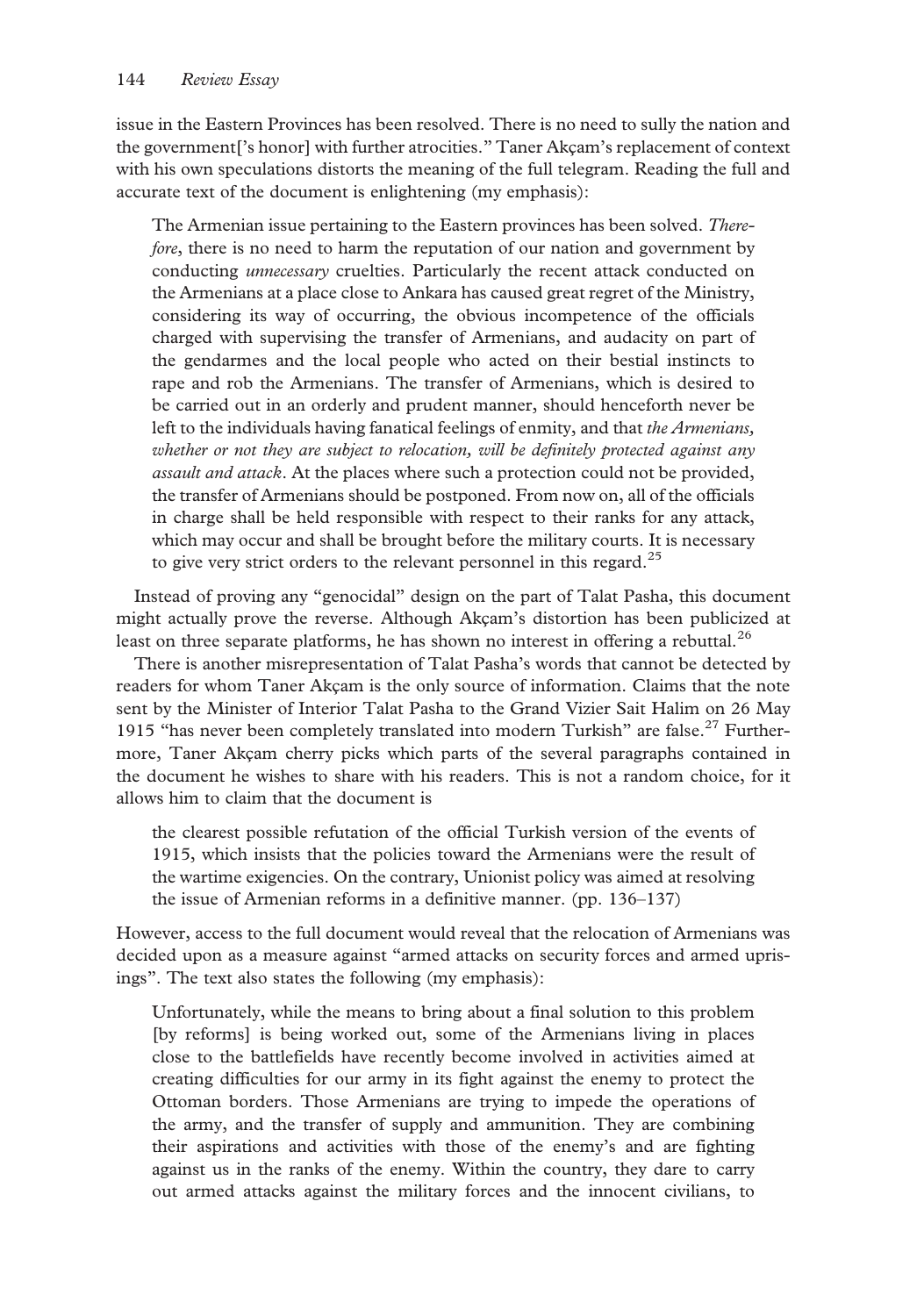become involved in acts of murder, looting and plundering in the Ottoman cities and towns, to provide supplies to the enemy's navy and to inform them of the places with fortified posts. The conduct of such rebel elements has rendered it necessary to remove them from the area of military operations and to evacuate the villages serving as operational bases and shelters for the rebels.

It bears noting that the allusion to the reforms proposed in 1914 is only incidental and not the reason given by Talat Pasha for the relocation decision.

Taner Akçam also removes the reference to the protection of relocated Armenians, especially the following:

A decision has been taken to ensure the comfort of those subjects on their way to places allocated for their resettling. To ensure the subjects arrival at the resettlement places, and facilitate their rest, and protect of their live [sic.] and properties on their journey.<sup>28</sup>

By every aspect, this letter by Talat Pasha may serve as a clear refutation of Taner Akçam's claims.

The third main instance of complete inversion of the meaning of Talat Pasha's words by Taner Akçam is his misuse of the telegram sent by the Ottoman Minister of Interior on 22 July 1915 (p. 210). Once again, Mr Akçam bases his speculations on few words while cutting out the most relevant part of the source:

Therefore, it is of the utmost importance to enforce the public security in a firm manner on the border of the province, and especially on the route of the Armenian convoys, and to avoid any delay in the military transportation and dispatch. The results of the measures which would be taken should be reported.<sup>29</sup>

#### Falsifying Testimonies

In addition to the fake "Ten Commands", Taner Akçam relies on two key sources to "prove" that the "genocide" decision was made in March 1915 and discussed by the German government: the Memoirs of Halil Mentese and of Arif Cemil Denker. Four years before the publication of Young Turks' Crime, Hilmar Kaiser, a supporter of the "Armenian genocide" label, protested against Mr Akçam's misquotation (in  $\Lambda$  Shameful Act) of Mentese's Memoirs: the book "says exactly the opposite" of what Taner Akcam affirms. It says: Taner Akçam's use of Turkish sources "is totally unscholarly".<sup>30</sup> Once again, this criticism was completely unanswered and the same manipulation of the source is repeated in Young Turks' Crime, in an even less sophisticated form than in  $\tilde{A}$ Shameful Act. Indeed, Taner Akçam pretends (p. 184):

On March 18 [1915], foreign minister Halil Mentese traveled to Berlin for talks with the German government on the Armenian deportation. (Finance minister Cavit Bey, who opposed Ottoman entry into the war, was also in Berlin at this time but was not trusted in the Armenian matter.) Upon returning at Istanbul, Mentese was welcomed at the train station by Talat, who greeted him thus: 'Tell me, dear Halil, what did you discuss in Berlin regarding the deportation of Armenians?'

On the same page, Mr Akçam affirms: "all this information was reported by Menteşe himself" in his Memoirs. Firstly, Halil Menteşe was not, in March (or even later in spring) 1915, the Ottoman Minister of Foreign Affairs. He took his position in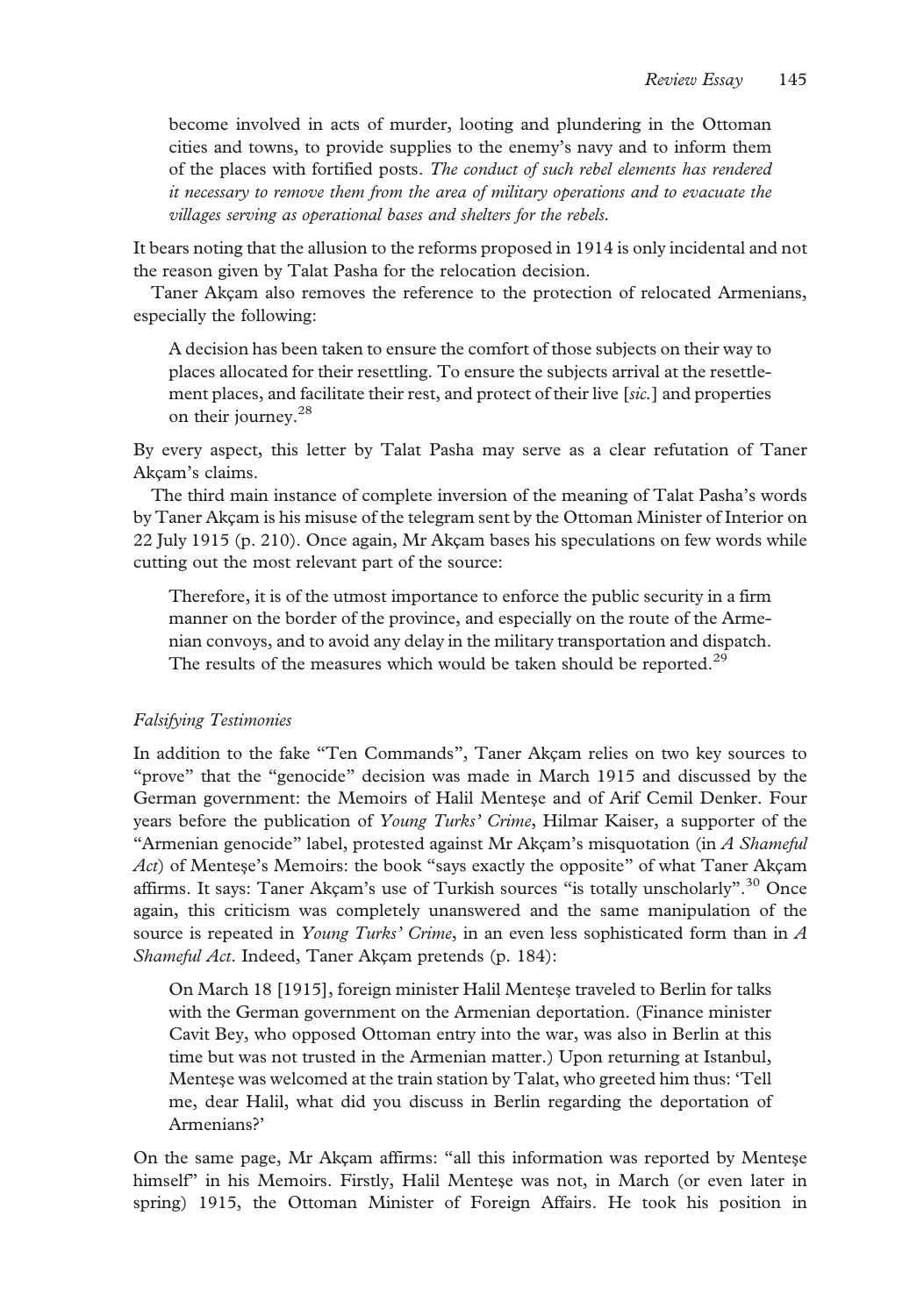October; in March, he was still the president of the National Assembly. Secondly, and more important, Taner Akçam's summary is, as pointed by Hilmar Kaiser, a complete inversion of the sense of Mentese's account. Indeed, the president of the Ottoman National Assembly does not pretend at all that he was sent to Berlin "for talks with the German government on the Armenian deportation". He explains that the goal of his trip was the supply to the Ottoman Empire of German products through the Balkans. Nowhere does this Ottoman leader pretend that "Finance minister Cavit Bey was not trusted in the Armenian matter." Correspondingly, Mentese does not mention any conversation about the Armenian issue with the German officials. Right after the question "Dear Halil, tell me what you spoke in Berlin for this Armenian relocation?" Mentese quotes the reaction of Talat Pasha to his response:

Dear Halil, I wronged you unfairly. If Halil comes, he would influence my moral matters, I decided: let me finish this work and let him come after that, it turns out I was mistaken.

And just after these lines, at the same page, Mentese explains that "one morning" after this conversation (the date are not provided, but it must be at the beginning of summer 1915), Talat Pasha told him how sad he was, learning by the governor of Erzurum that some convoys of relocated Armenians have been attacked.<sup>31</sup> A checking in the Memoirs of the president of the Ottoman National Assembly clearly shows that:

- . This leader was not sent to Berlin to discuss the Armenian relocation, quite the contrary.
- . The goal of the relocation was not "genocide".

One may find that in his treatment of Arif Cemil Denker's Memoirs (p. 183), Akçam was trying to offer a more subtle version of Dadrian's work:  $32$ 

There is a strong possibility for that the final decisions to eliminate the Armenian population were made during discussions held in Istanbul at the end of March. As a result of these discussions, 'it was decided in Istanbul that, while the Special Organization concerned itself with matters concerning [the country's] foreign enemies, Bahaeddin Şakir Bey would occupy himself with the country's internal enemies.' In other words, Bahaeddin Sakir was entrusted with the task of destroying the empire's Armenian population.

The fact remains, however, that Taner Akçam's summary is selective, and thereby misleading. There is nothing in Denker's Memoirs to suggest that Şakir was in charge of any "destruction of the Armenian population". Denker actually wrote:

In İstanbul now, Dr. Bahattin Şakir Bey has decided to concentrate on the country's internal enemies by abandoning the Special Organization's affairs related to foreign enemies.

This was because Dr. Bahattin Şakir Bey has witnessed many facts during the period of four-five months he has spent in Erzurum and at different points of the Caucasian front. The attitudes the Armenians have taken against Turkey and the assistance they provided to the Russian army have convinced him [Bahattin Şakir] that it was necessary to *fear* the internal enemies as much as the external ones. The Armenians inside through formation of bands were threatening the rear of our army and were trying to cut our lines of retreat.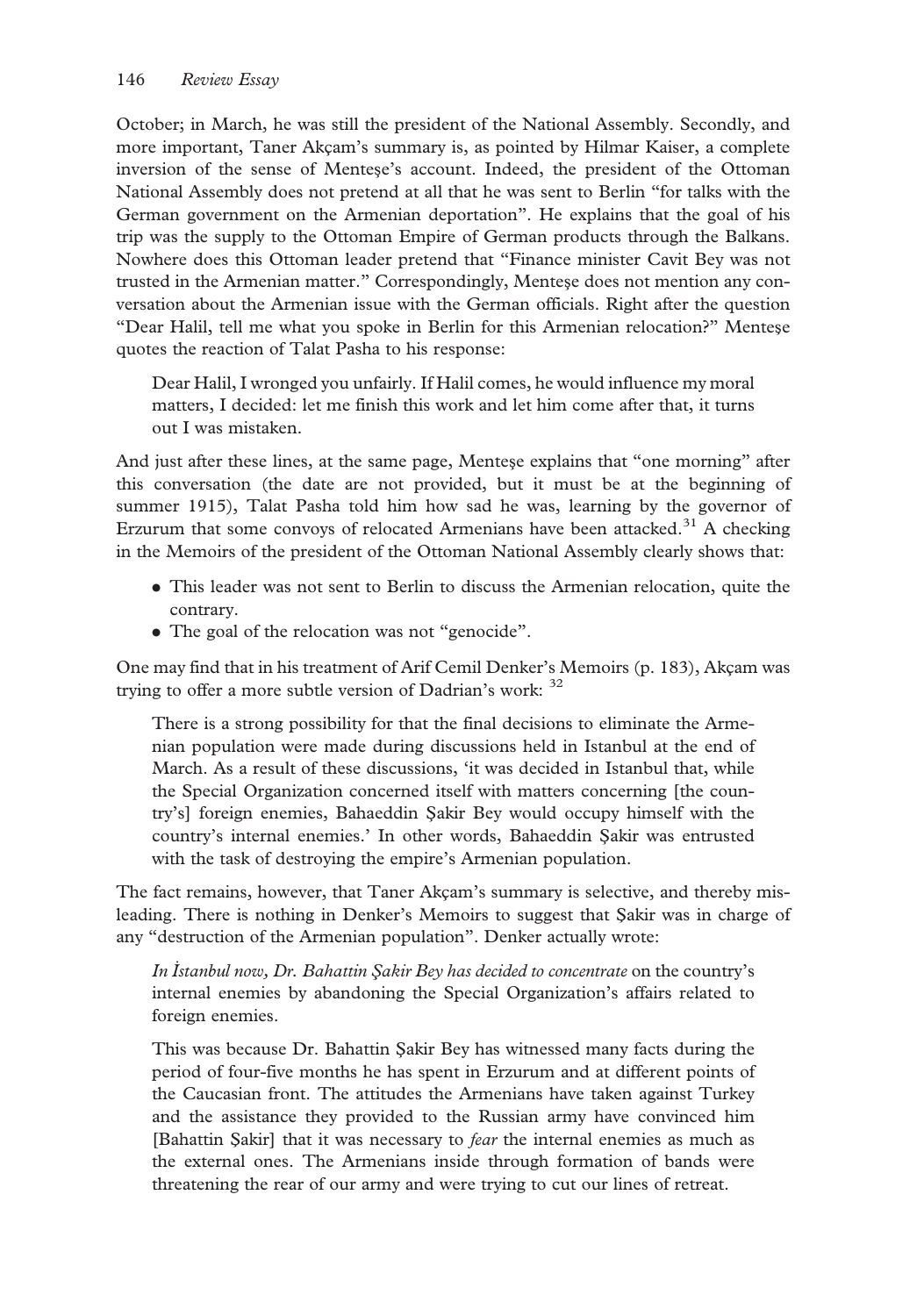[...] In Istanbul Dr. Bahattin Şakir Bey was busy with discussing the precautions to be taken to save the army from a grave danger by placing these [documents] to the attention of the CUP's Central Committee. These discussions finally resulted in the formulation of Relocation Law. When Dr. Bahattin Sakir Bey returned to the Caucasian front after a while, the new situation had completely come into existence. But again we will pass on without touching these matters. Because the issue of the Armenians' relocation was completely out of the O.S.'s scope.<sup>33</sup>

There is quite a big difference between "precautions to be taken" and "destroying" a whole ethnic group; and there is no basis in the context to affirm that the discussions gave any responsibility to Sakir: on the contrary, it appears as a personal initiative. In addition, Denker's Memoirs contradict two fundamental allegations of Taner Akçam: the alleged role of the Special Organization in the Armenian relocations<sup>34</sup> and the supposedly negligible importance of the insurrections in the decision-making which eventually led to the relocation decision.

In any case, pretending that a general decision regarding the Armenian problem was taken by the Ottoman leadership before May 1915 is in contradiction with the information contained in the Ottoman archives. Indeed, as late as 2 May 1915, Enver sent a letter to Talat Pasha, advocating the removal of the Armenians from Van and Bitlis provinces, and "to either send these Armenians and their families to Russia, or to disperse them within Anatolia". This extremely important document proves that, at the beginning of 2 May 1915, no decision was yet taken about the future scope of the relocation, and the place where the relocated Armenians should be forced to go was not even fixed, too.<sup>35</sup>

#### Exaggeration of Selected and Questionable Material

Not unlike in his previous books, Taner Akçam heavily relies on the accounts of trials that took place in front of courts-martial in İ stanbul, during the years 1919 and 1920. However, the justice issued by these courts-martial was subject to political considerations, and may not be discussed responsibly and accurately without recognizing the conditions in which they were set. Indeed, the *Entente libérale* (Liberal Union), reconstituted in 1910–1911 under British and Greek sponsorship,  $36$  came back to power in March 1919 as a British initiative. In the words of the liaison officer of the French High Commissioner, lieutenant-colonel Louis Mougin, "l'Entente libérale est leur chose".<sup>37</sup>

The Damat Ferit Pasa government had chosen an unconstitutional procedure against the former CUP ministers: instead of putting them on trial in front of the High Court, it took place in front of a court-martial; according to the Ottoman Constitution, only the High Court was competent for the crimes committed by the members of cabinet in the exercise of their functions. Such an unconstitutional (and so, without legal value from the beginning) procedure was chosen because it deprived the indicted CUP leaders of the right to be assisted by a lawyer during the investigation, and banned the right of cross-examination of the witnesses and "documents" introduced by the prosecutor during the trial.<sup>38</sup>

In April 1920, Damat Ferit even suppressed the right of the defendants to hire a lawyer, at any moment, even during the trial.<sup>39</sup> Taner Akçam does not discuss these conditions. In a previous article, he reiterated Vahakn N. Dadrian's argument, pretending that the Ottoman military law was the same as the French law.<sup>40</sup> Mr Akçam, who does not speak any French and has no degree in law, is at least mistaken. The right to be assisted by a lawyer during the investigation was definitely established in France by the Constans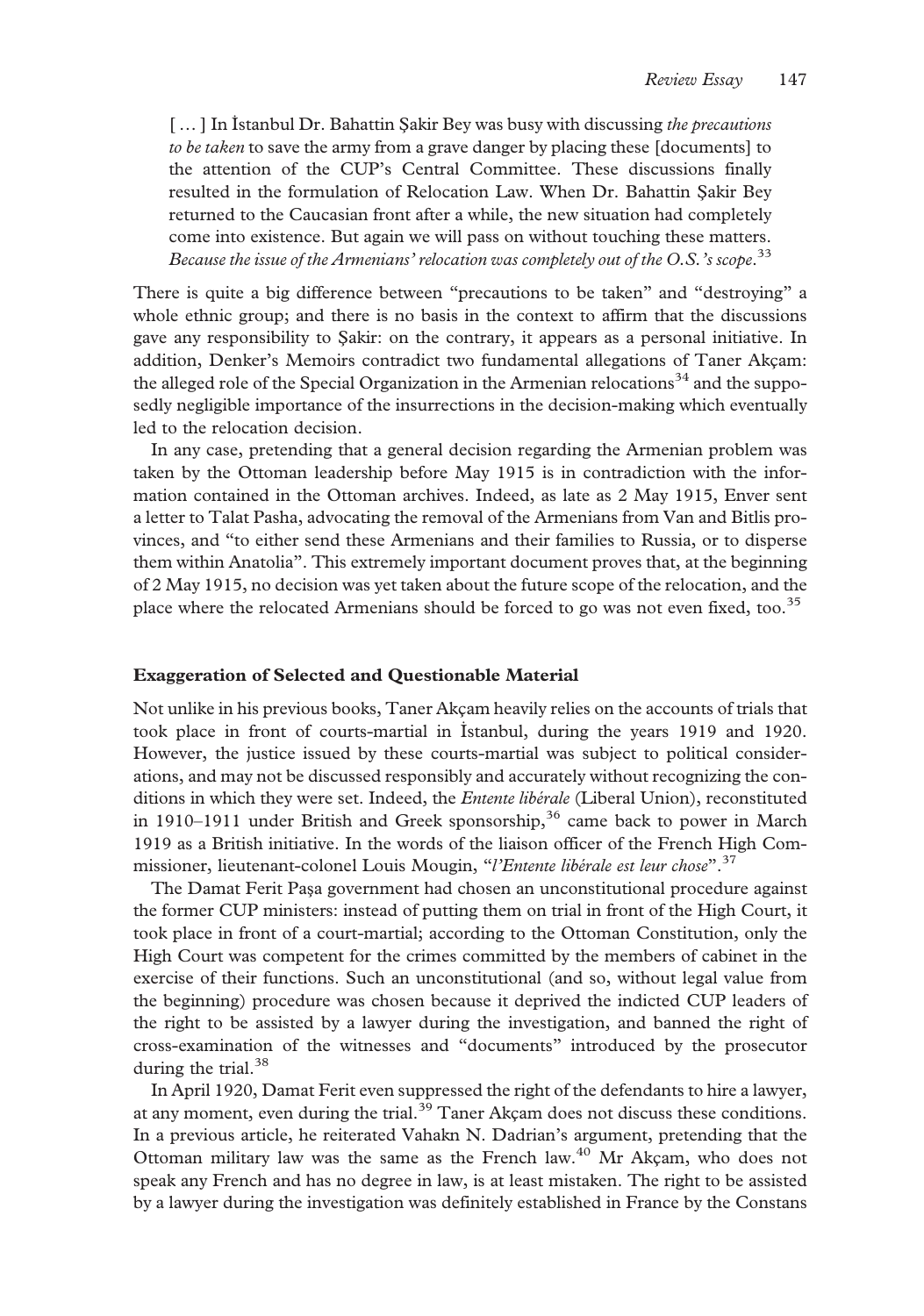Act, on 8 December 1897, $^{41}$  more than 20 years before the first trial in Istanbul (and this right already existed in the Paris tribunal at least since the circular of the general prosecutor, in 1884<sup>42</sup>). For the trial, this same right was established a long time prior to that, in 1327.<sup>43</sup>

The first prosecutor of the ministers' trial was removed in May 1919 by the Damat Ferit cabinet as a result of his "incompetence"<sup>44</sup> and one of the main presiding judges, Nemrut Mustafa Pasa (a Kurd actively involved in Kurdish nationalist activities during the 1920s), was sentenced in December 1920 for abuses.<sup>45</sup> Among the indicted ministers, there was even Oskan Mardikian, an Armenian and a member of the CUP, minister of the posts, telephones and telegraphs from 1913 to 1914.<sup>46</sup> In January 1921, most of the sentences pronounced between April and October 1920 were overruled in appeal, and in March 1922, the last Ottoman government had to admit, after an investigation, serious irregularities in the conduct of the 1919–1920 trials.<sup>47</sup> That is probably for such reasons that the *Entente's* representatives in Istanbul were generally skeptical, not to say worse, vis-à-vis these trials, as early as 1919. On 1 August 1919, Admiral Calthorpe, the British High Commissioner, forwarded to London a memorandum of the Armeno-Greek section of his staff, saying that, since May, the trials were "proving to be a farce and injurious to our own prestige and to that of the Turkish government".<sup>48</sup>

The original records of the proceedings are lost. Current studies of the courts-martial are based on partial accounts of the trials and verdicts, and copies of documents published in İ stanbul newspapers. These newspapers were submitted to censorship, and the French military in Istanbul complained several times about unsubstantiated rumors and selective information published by at least some of these newspapers.<sup>49</sup> Regarding the editor of the Entente libérale's newspaper, *Alemdar*, to which Taner Akçam makes several references in Young Turks', lieutenant-colonel Mougin wrote he was "a tinhorn", an "English agent" and even an "accomplice of the Armenian intrigues". 50

In the style of his previous publications,<sup>51</sup> and much like other authors with whom he shares similar conclusions,<sup>52</sup> Akçam relies on written testimony provided by General Vehip (pp. 6–8, 194, 199), who elsewhere stated that the war of independence launched by Mustafa Kemal (Atatürk) was ruining Turkey.<sup>53</sup> While Vehip's credibility should be put into question due to his known anti-patriotic disposition, Taner Akçam relates to him without relating to his readers the context in which Vehip formed his views. Vehip, who had long made anti-CUP and anti-Kemalist statements, was indicted for embezzlement, and eventually sentenced in September 1921, but managed to escaped before being put in jail.<sup>54</sup>

Furthermore, Mr Akçam presents a highly questionable document as incontrovertible evidence, which he describes as the "written deposition of Kastamonu governor Resid Pasha", relating that

In his statement, the governor recounted that he had at one point received a memo from Bahaeddin Şakir (signed 'Head of the Special Organization') announcing that the Armenians of Kastamonu were to be deported and informing him that he was being removed from his position for noncompliance with this order. (p. 416)

However, Şakir was never the "head of the Special Organization" and could not have signed any "memo" with such a title.<sup>55</sup> Also, even after the removal of Resid, the ministry of Interior made clear that the Armenians of Kastamonu should not be removed. Eventually, in 1916, a part of this population was scattered within the limits of the province.<sup>56</sup>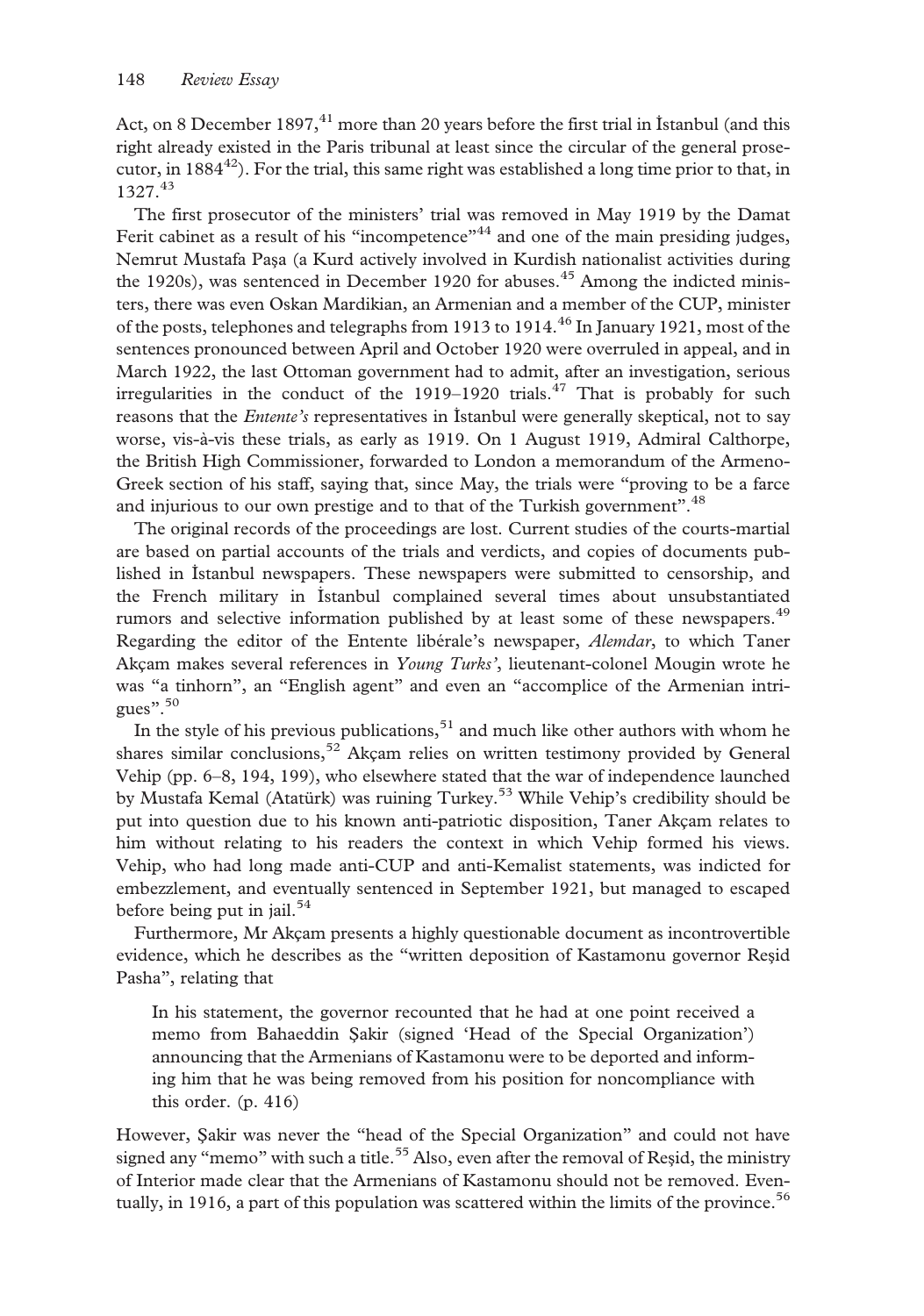Even more strikingly, by an inaccurate translation, selective ellipses and a wittingly wrong extrapolation, Taner Akçam changes the sense of the words pronounced by Yusuf Rıza Bey, a CUP official (pp. 414–415):

In seventh session of the trial, when Yusuf Rıza was read some incriminating testimony and documents regarding the involvement of the SO units in crimes, he responded that 'it is a shame that conditions have now, today, come to such a state [so as to show] that the Special Organization became a means for carrying out all of these crimes under the orders from the [CUP] Central Committee. Your servant cannot find words to reply to this [state of affairs], Your Honor.' In short, under the weight of such compelling documentation, Yusuf Rıza was forced to admit that both the CUP's Central Committee and the SO had played an important role in the various wartime crimes against the Armenians and others.

In fact, no "document" was read during this interrogation of Yusuf Rıza, and there is no basis for the words "so as to show" put into brackets by Taner Akçam, and still less for his extrapolation about any "role" of the SO in "wartime crimes" (italics added):

My presence in the SO along with Dr. Nazim Bey, was a patriotic service, Your Excellency. We believed that there was a war going on, and that all of us should serve this state, this nation, this homeland as much as we were able to cope with. [...] Unfortunately, today the circumstances bring [this] to such a position that the SO had become an instrument for the execution of all crimes under the orders of the Central Committee. I am myself unable to find and give an answer to this, Your Excellency. [ … ]

I swear to God, in any form you may wish, that no one from here [the Central Committee] intervened [in the relocations]. The Central Committee has nothing to do with these affairs. Please investigate [this]. Please be assured that there is none.<sup>57</sup>

## Denial of Armenian Rebellion

To defend his thesis of a virtually unprovoked "genocide", Taner Akçam tries to trivialize the series of insurrection organized in 1914–1915 by the Armenian revolutionary committees. Without any argument, he avoids a discussion about the Armenian rebellion at Van, or the crucial issue of the lines of communication attacked by Armenian guerillas. Although there have been studies on the subject, Mr Akçam does not even mention them by name, let alone attempt to challenge their conclusions.<sup>58</sup>

In order to downplay the level of threat posed by the insurrection in Zeytun, Akçam discusses a document in the following manner:

In a report to the Ottoman Fourth Army Command sent on 14 March 1915, the author states that he 'does not entertain the possibility of a general Armenian uprising' and states that 'in the face of the oppositional stance and rebellion displayed by certain Armenian military deserters in Zeytun, the state has attempted to take measure [to punish them].' He relates the local population's attitude toward the events as follows: 'A large portion of our Armenian compatriots are sorely grieved by these actions of just a small, wicked remnants; their sense of connection of the homeland is beyond all doubt and suspicion.'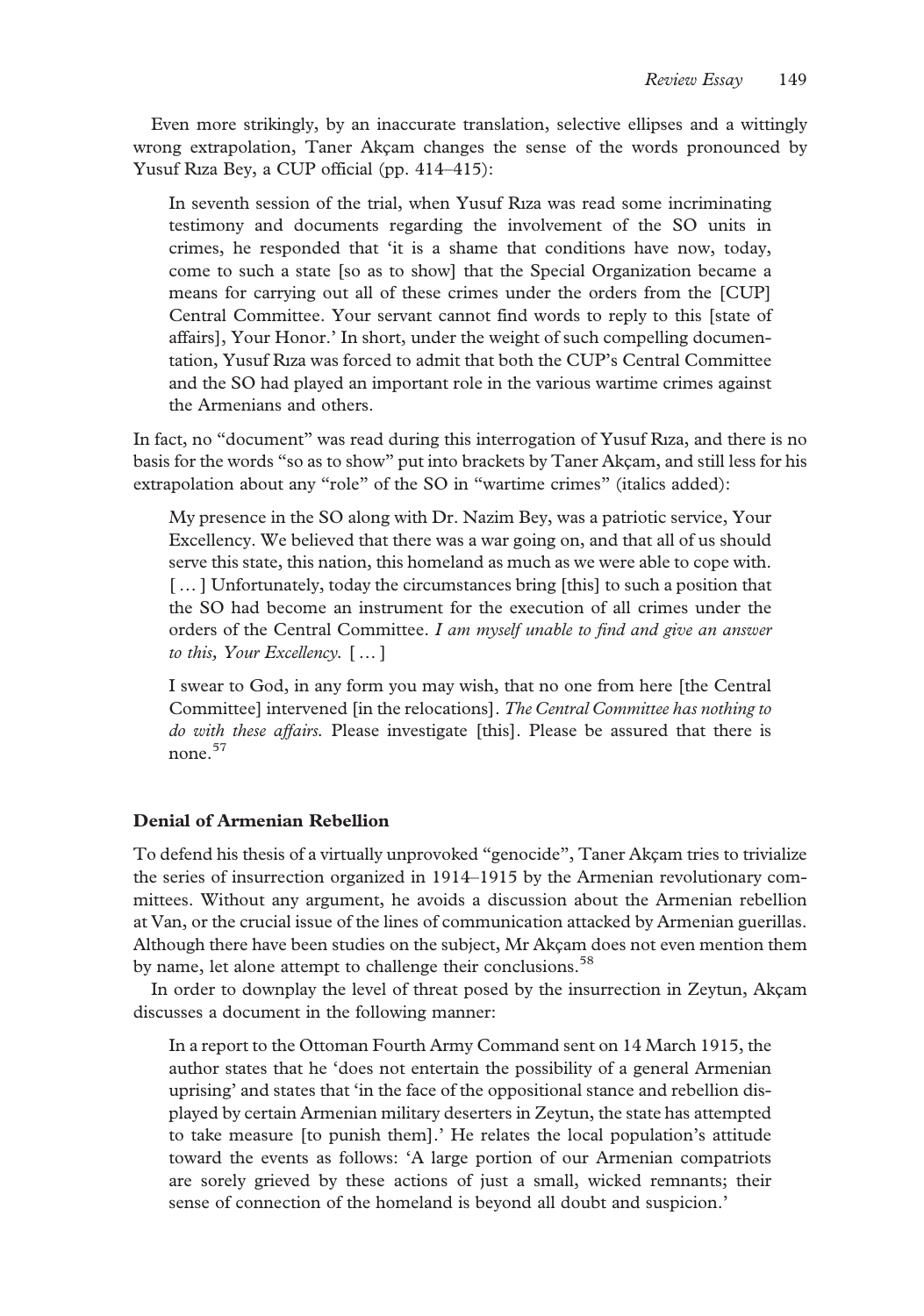However, the report actually says:

As I have received your telegram, dated March 14, 1915, this morning I did not have time to reply during the night. As far as I am concerned about the events in Zeytûn, the only information I have is limited to the martyring of several gendarme soldiers during a clash that broke out upon the attack of several people to the prison. I do not have enough information neither on the identities of the aggressors nor about the sources that led to the occurrence of the events. However, I am definitely of the opinion that the aggressors who attempted to violate the soldiers and dared to commit massacres ought to be punished with the heaviest penalties.

I have read one or two of telegrams, sent by the people of Zeytûn to Istanbul Armenian Patriarchate and to Sis Armenian Catechumenate, as shown by the censor officer. As far as I have gathered from those telegrams and from the Armenian delegate as well as from the notables here, the Armenians are in a great hurry. They are claiming that these events were incited by couple of discreditable people, and that all of the Armenian people were in fact truly loyal and devoted to the government. I believe that, punishing of the murderers and the aggressors will be sufficient for the sake of delicacy of the situation; however, we should pretend that we believe in their so-called sincerity.

Under the present circumstances, the holding of the Armenian notables and spiritual leaders in Maras and Aleppo in pledge might lead to a misunderstanding that the government considers the Armenians residing in Zeytûn as accomplices, and this will eventually lead to a more severe sense of insecurity among the Armenians, and to a severe hatred and anger among the Muslims. At this point, when the major states, which used to defend them no matter the circumstances were, whether they were right or wrong, are struggling with their own problems, the wise Armenians will conceive the delicacy of the situation and evaluate the reasons of upheavals better, and therefore, I do not think that the Armenians will rise.

Nevertheless, all of these are nothing but my personal evaluations, right or wrong, as I am not equipped with thorough investigations on the issue.

It is clear that Mr Akçam attributes to an Ottoman officer the statements of Armenian delegates, in spite of the skepticism of this very same officer regarding these affirmations. In addition, this officer indeed said he did not think "the Armenians will rise", but, once again, Mr Akçam cuts out crucial words: this officer was not in position to investigate the matter deeply. It should be added that another report describes the seizure of the gendarmerie's armory, the cutting of the telegraphic line and the killing of Ottoman soldiers by Armenian insurgents of Zeytun.<sup>59</sup> At the end, the crushing of this rebellion costed the life of 500 Ottoman soldiers.<sup>60</sup>

Taner Akçam also tries to present as virtually unimportant the projects of landing in Cilicia in 1914–1915, affirming (p. 180) that if Armenian representatives, including "a certain Varandian" presented projects, "Great Britain did not take these proposals seriously and soon abandoned the idea of a landing in or near İ skenderun". Apparently, Taner Akçam does not know that Mikael Varandian was a leader of the Armenian Revolutionary Federation and its main ideologue, from 1905 to his death in 1934.

More seriously, his main assertion on the reception of the Armenian nationalist proposals is plainly wrong. After some efficient operations during winter  $1914-1915$ , <sup>61</sup> the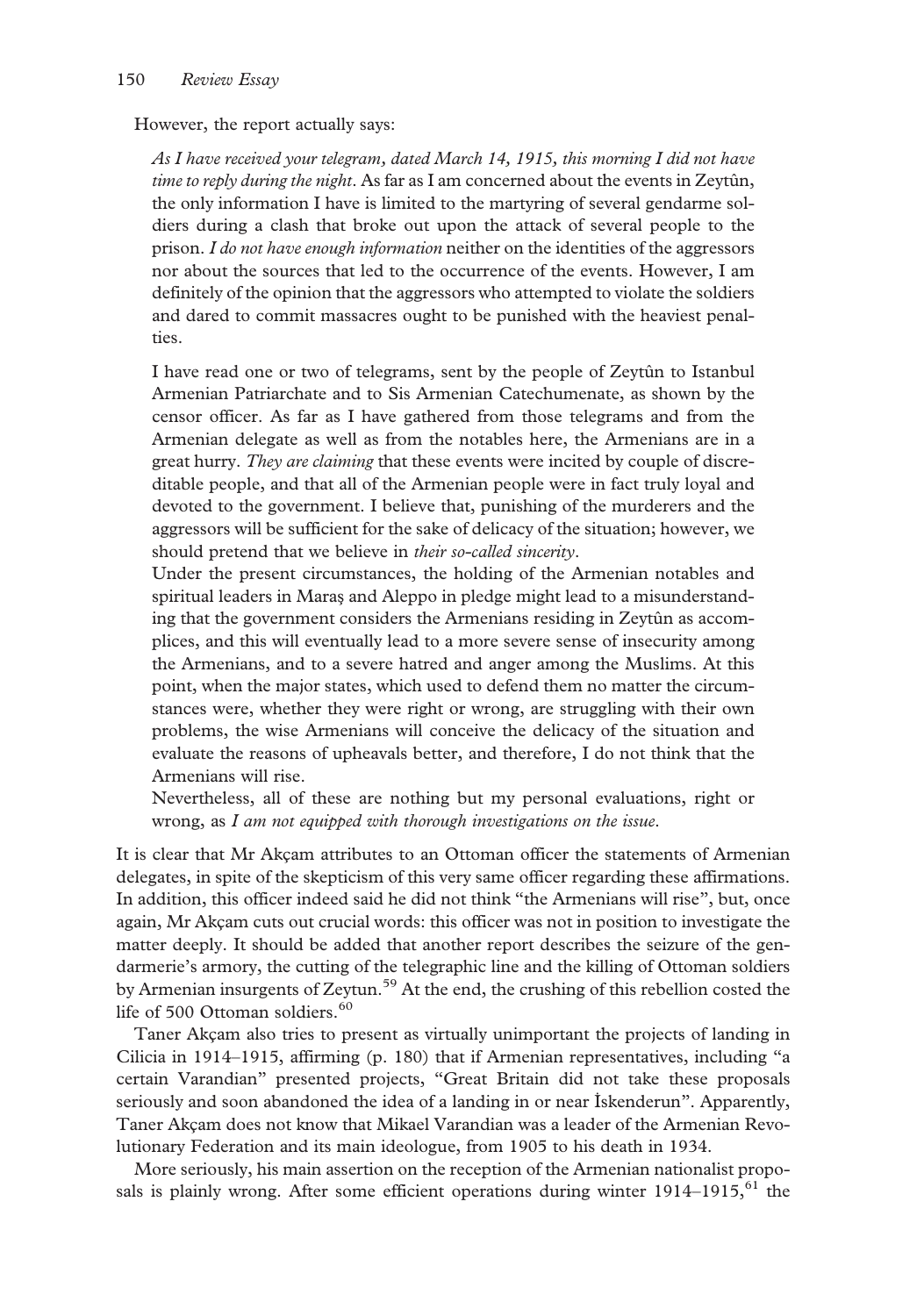British government gave the priority to the landing in Çanakkale, because Winston Churchill considered this operation as the best solution from a military perspective.<sup>62</sup> The French minister of foreign affairs Théophile Delcassé made a more political analysis in a letter sent to the minister of War. The landing in the Dardanelles was the best way, argued Delcassé, because it would lead quickly to a change of the government in İ stanbul, as a result of the arrival of Entente's armies; after this change, only a more effective control on the Ottoman Empire would be needed. For Delcassé, as late as April 1915, it was out of question to share the Ottoman lands—above all, because France was already the prominent power in this part of the world, and, as a result, had no interest in sharing what she possessed already.<sup>63</sup>

Regardless, far from having renounced the idea of a landing in Cilicia, the British War Office advocated once again for it at the end of summer  $1915$ ,  $64$  and the Armenian guerillas in Musa Dağ were rescued by a French military ship.<sup>65</sup> The idea was studied very seriously in Paris.<sup>66</sup> However, the French and British armies were already in the Balkans, in the Dardanelles, in Egypt and in Kuwait. A new landing would suppress the last hopes of victory at the Dardanelles and would relieve the Ottomans, even more since Bulgaria joined the Triple-Alliance. The building of new Ottoman defenses during the summer 1915 increased the difficulties and it was impossible to use any unit fighting against the Germans in France.<sup>67</sup>

It is so impossible to affirm, as Taner Akçam does without having worked in the British or the French archives, that "Great Britain did not take these proposals seriously and soon abandoned the idea of a landing in or near İ skenderun."

Taner Akçam also conveniently avoids any description of the war crimes committed by the Armenian volunteers of the Russian army and by the Armenian insurgents.<sup>68</sup> This is not only a striking example of double standards, but also a serious problem in the presentation of the framework: after the massacre of innocent Turks and Kurds, their friends and relatives did not need any instruction from the government to commit violent and bloody reprisals against equally innocent Armenians.<sup>69</sup>

#### Misrepresentation of Ottoman Government's Relocation Policy

Denying the exemption for a very significant number of Armenians, Taner Akçam contradicts himself once again, since he refers as a reliable source to a draft written in 1917 by a secretary of Talat Pasha: this draft indeed explains that between 350,000 and 400,000 Armenians have been not relocated at all, especially in the western half of Anatolia.<sup>70</sup> More seriously, Taner Akçam distorts one more time the record (p. 378), he alleges that "the new order was emphatically not retroactive but solely applied to 'the Armenians who were not [already] uprooted and deported'". The word "already", added by Taner Akçam into brackets, has no basis at all in the text: this document is the telegram sent by Talat Pasha on August 29, to various provinces, previously quoted in this article (see Note 24).

Similarly, Taner Akçam alleges that "the distribution of aid to the [Armenian] deportees was absolutely forbidden. Humanitarian workers and the government officials who closed their eyes to these distributions were to be 'severely punished'" (pp. 277–278). To support such a serious accusation, Mr Akçam relies on a "Communication from interior minister Talat Pasha to the Command of the Ottoman Army, dated 25 March 1916". In fact, the words "severely punished" are not in the text written by Talat Pasha himself, but in a document (dated 28 January 1916) forwarded (with approval) by the minister of interior. Much more seriously, Akçam quotes the words "severely pun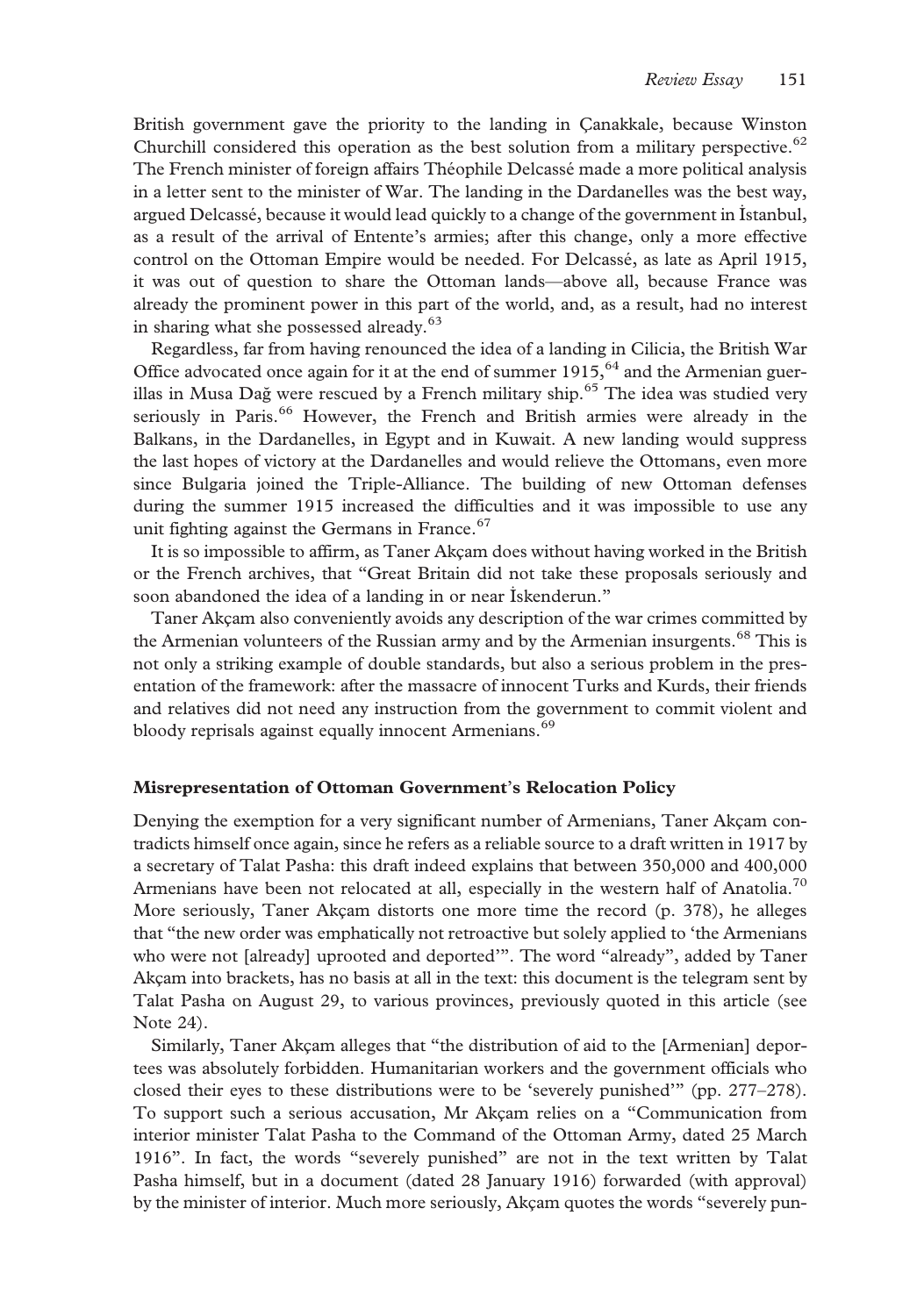ished" out of context. The document dated 25 March 1916 actually speaks about "the heavy penalties given to the officials who allow the *secret distribution of money* [my emphasis] among the Armenians". And the communication of Talat Pasha says that "the distribution of the money to the Armenians which hereafter should be carried out only by the government officials and under the supervision of the local authorities".<sup>71</sup> This is only the "secret distribution of money" and not the distribution of money as such that was forbidden; the in-kind assistance is not even mentioned in these documents.

More generally, Taner Akçam's assertion about a general famine organized by the Ottoman government is radically contradicted by both American and Ottoman sources. In March 1916, William W. Peet, the treasurer of the American Board of Commissioners for Missions Abroad (ABCFM), stated that "the relief already received has worked wonders". In June of the same year, the American missionaries' representatives told the U.S. Congress that "the situation from the point of view of human life is not quite so black as it seemed".<sup>72</sup> Peet, who, like U.S. High Commissioner Mark L. Bristol, is never mentioned in Taner Akçam's book, had a very positive recollection of Talat Pasha's willing collaboration with the American missionaries.<sup>73</sup> Correspondingly, Abram Elkus, U.S. ambassador in İ stanbul from 1916 to 1917, wrote that the American relief work was "carried on effectively at all of the centers under increasing friendliness on the part of the Turkish officials", even after the severance of diplomatic relations.<sup>74</sup> In addition to this Western relief, Talat Pasha ordered the local civil servants to provide food to Armenians.<sup>75</sup> Cemal Pasa, the strong man of the CUP in the Near East, was the most efficient in this distribution of Ottoman relief and cooperated with Americans as well as with Germans,  $76$  but Taner Akçam avoids any description of such efforts.

To present Talat Pasha as machiavelian and to support the "double track" conspiracy theory (Talat Pasha is supposed to have sent dozens of telegrams only to mislead future historians), Taner Akçam also takes liberties with the reports and telegrams of Ernst zu Hohenlohe-Langenburg, acting German ambassador in İ stanbul in 1915. Indeed, Akçam quotes a report of Hohenhole, dated 25 September 1915, regarding the difficulties of Armenians in Adana, and then writes: "for this reason, the ambassador's report referred to Talat Pasha as a 'liar'" (p. 380). The word "liar", or any synonyms, any periphrasis of the same meaning, is not used in this report.<sup>77</sup> In a previous report (September 14), Hohenhole even denied any dishonesty from Talat Pasha.<sup>78</sup>

Correspondingly, Taner Akçam wittingly mistranslates (p. 208) a telegram sent by the minister of interior Talat Pasha to the governor Mehmet Resit on 12 July 1915 (my emphasis):

In Mardin the Armenian bishop and some 700 persons from among Armenian and other Christian population were taken outside the city and slaughtered like sheep by some persons arrived from Diyarbekır.

Actually, the document says:

Particularly, from individuals sent from Diyarbakır recently, it has been learnt that in Mardin, a total of seven hundred people consisting of Armenians and other Christians, also including the bishop, had been taken from their houses at nights and killed by beheading like sheep.<sup>79</sup>

Mr Akçam's intention is obvious: if "individuals" were "sent from Diyarbakır" to inform the ministry, it implies that Talat Pasha was involved with such misdeeds.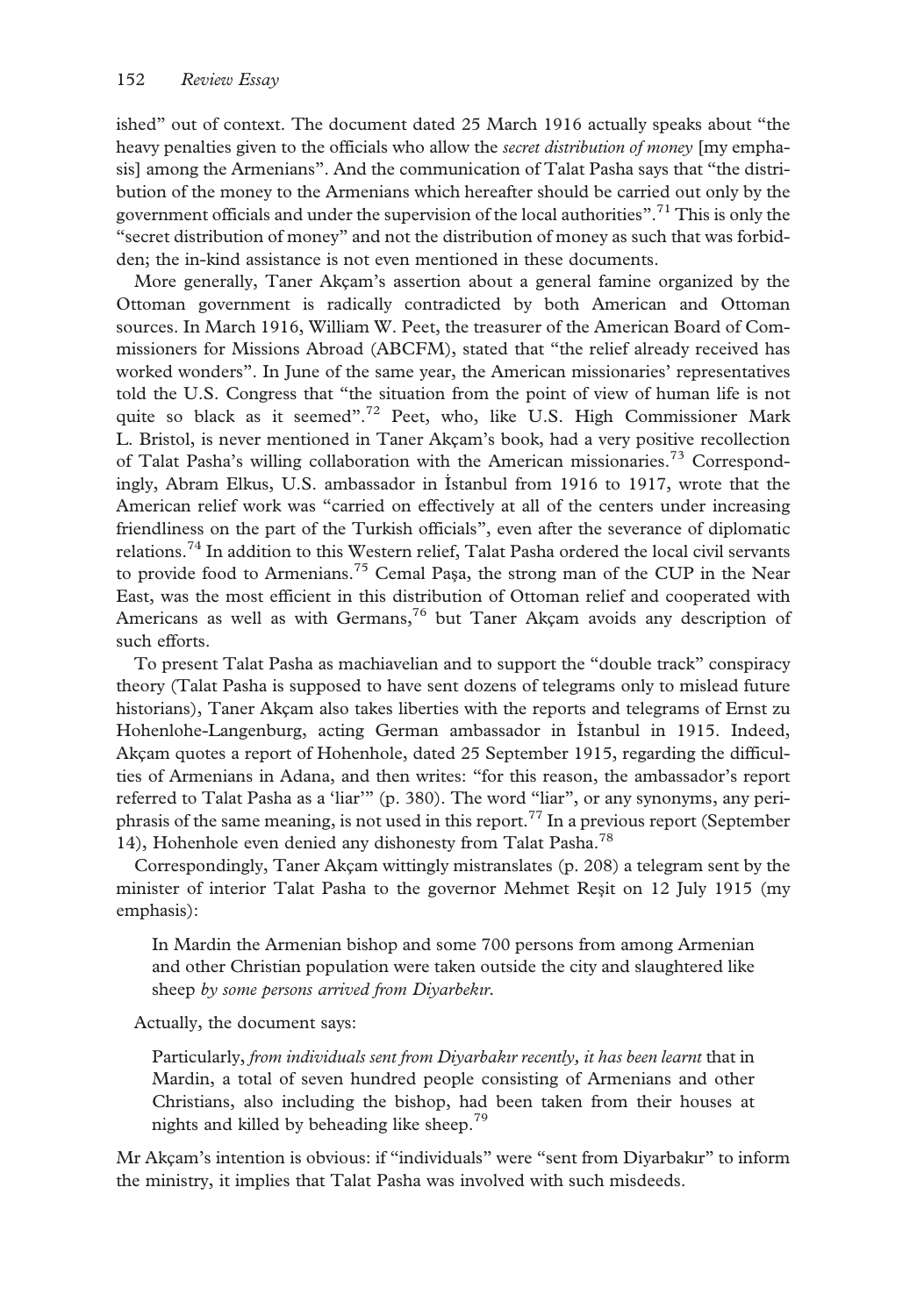The core of Taner Akçam's argumentation for the "double track" is based on Henry Morgenthau's so-called Memoirs and an anecdote mentioned by Falih Rıfkı Atay, who was, during the First World War, a secretary of Talat Pasha. Morgenthau indeed alleges that Talat Pasha sent secret order form his house, by a private telegraphic line. Heath Lowry has demonstrated, more than 20 years before the publication of Taner Akçam's book, that this telegraph is a pure invention of Morgenthau, and a checking in the full text of Morgenthau's diary confirms that. $80$  Similarly, four years before the publication of The Young Turks' Crime against Humanity, it has been established that Taner Akçam distorted what Falih Rıfkı Atay actually wrote.<sup>81</sup>

Regardless, the most devastating argument against the theory of a "double track" is the repression, by the CUP government, of the crimes committed against Armenians. That is why the sociologist Taner Akçam tries to mock the historians—such as Yusuf Halacoğlu —who worked on this subject. In fact, Mr Akçam does not discuss at all the main documents used. He simply presents (pp. 395–398) a short list of "those who received the death penalty", as if it was a comprehensive one. It is not. Only from February to May 1916, as a result of the work of investigative commissions established at the initiative of Talat Pasha,  $82$  67 Muslims have been sentenced to death, 524 to jail, 68 to exile, hard labor or imprisonment in forts(kalabendlik); 227 have been acquitted and the fate of 783 indicted persons is yet unknown.<sup>83</sup> Among the 67 who were sentenced to death, 51 had been already hanged at the beginning of June.<sup>84</sup>

#### Conclusion

The Young Turks' Crime against Humanity is by no means "the state of the art" on the Armenian issue, as it has been described without sufficient checking, $85$  but a climax in distortion of sources, selective evidence and selective indignation. In this regard, the examples are so numerous that this review essay has no claim to completeness.<sup>86</sup> This reviewer does not pretend to agree on everything with Hilmar Kaiser and his views on the subject—far from that—but he joins him in this appraisal of Taner Akçam and his reception: "The celebration is there because no one is able to check the sources." However, sooner or later, Taner Akçam's disregard for the truth will be widely known in academia, and those who endorsed, explicitly or implicitly, his baseless accusations, without proceeding to any verification of the sources, will have to explain why they did so.

#### NOTES

- 1. Yücel Güçlü, "Kitap Tanıtma—A Shameful Act", Belleten, Vol. LXXI, No. 260, April 2007, p. 228– 229 and 238.
- 2. Salâhi R. Sonyel, "Armenian Deportations: A Reappraisal in the Light of New Documents", Belleten, January 1972, pp. 58–60; Bilâl N. Şimşir, *Malta Sürgünleri*, third edition, Ankara-İstanbul: Bilgi Yayınevi, 2008.
- 3. Arthur Beylerian, Les Grandes puissances, l'Empire ottoman et les Arméniens dans les archives françaises (1914–1918) [The Great Powers, the Ottoman Empire and the Armenians in the French archives (1914–1918)], Paris, 1983; Hasan Dilan, Les Evénements arméniens dans les documents diplomatiques français [The Armenian Events in the French Diplomatic Documents]. Ankara: Türk Tarih Kurumu, 2005.
- 4. This flaw has been pointed out for A Shameful Act by Sean McMeekin, The Russian Origins of the First World War, Cambridge, MA: Harvard University Press, 2011, p. 278, Note 75.
- 5. See the communiqué of Prof. Lewy's lawyers: http://www.taldf.org/ProfessorLewysReputation Restored.html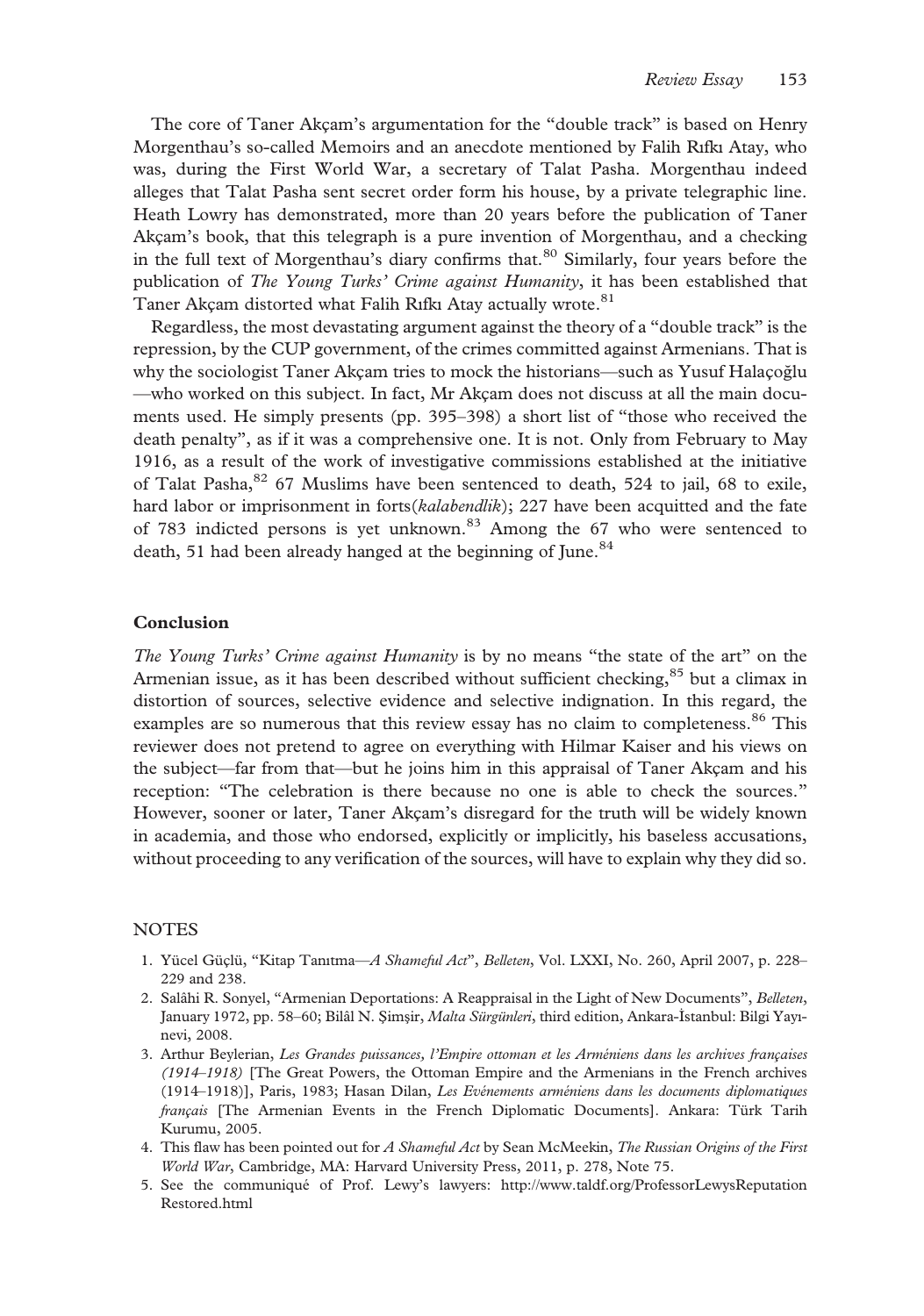- 6. Maxime Gauin, "Remembering the Orly Attack", Review of International Law and Politics, Vol. 7, No. 27, September 2011, pp. 113–139. http://usak.org.tr/images\_upload/files/uhp%2027\_5.pdf
- 7. William L. Langer, The Diplomacy of Imperialism. 1890–1902, New York: Alfred A. Knopf, 1960, pp. 150–160, 204–210 and 349–350.
- 8. Yücel Güçlü, Armenians and the Allies in Cilicia (1914–1923), Salt Lake City: University of Utah Press, 2010, pp. 39–50.
- 9. Hasan Oktay, "On the Assassination of Van Mayor Kapamacıyan by the Tashnak Committee", Review of Armenian Studies, No. 1, 2002, pp. 79–89.
- 10. Maxime Gauin, "How to Create a Problem of Refugees: the Evacuation of Cilicia by France and the Flow of Armenian Civilians (1921–1922)", Review of Armenian Studies, No. 25, 2012, pp. 65–101.
- 11. Yücel Güçlü, The Holocaust and the Armenian Case in Comparative Perspective, Lanham–Boulder– New York–Toronto–Plymouth: University Press of America, 2012, pp. 79–87.
- 12. Let's compare The Young Turks Crime against Humanity, pp. 63-96, with Erman Şahin, "Review Essay: the Armenian Question", Middle East Policy, Vol. XVII, No. 1, Spring, 2010, pp. 144-146. Also see İlker Alp, Bulgarian Atrocities, Nicosia: K. Rüstem & Brothers, 1988; and Justin McCarthy, Death and Exile. The Ethnic Cleansing of Ottoman Muslims, 1821–1922, Princeton, NJ: Darwin Press, 1995, pp. 135–177.
- 13. Christopher Walker and Gwynne Dyer, "Correspondence", Middle Eastern Studies, Vol. IX, No. 3, 1973, pp. 376–379.
- 14. Donald Bloxham, "Donald Bloxham Replies", History Today, Vol. 55, No. 7, July 2005, p. 68.
- 15. Stanford Jay Shaw, From Empire to Republic: The Turkish War of National Liberation, 1918–1923. A Documentary Study, Ankara: Türk Tarih Kurumu, 2000, Vol. I, pp. 315–317.
- 16. For an analysis of this article of Mr Dadrian, see Guenter Lewy, The Armenian Massacres in Ottoman Turkey, Salt Lake City: University of Utah Press, 2005, pp. 49–50.
- 17. Ferudun Ata, "An Evaluation of the Approach of the Researches Who Advocate Armenian Genocide to the Trials Relocation", in The New Approaches to Turkish-Armenian Relations, ed. Mustafa Aydın, Istanbul: Istanbul University Publications, 2008, p. 560.
- 18. Taner Akçam, Türk Ulusual Kimliği ve Ermeni Sorunu [The Turkish National Identity and the Armenian Question], İstanbul: İletişim Yayınları, 2001, p. 119, Note 8 (1st edition, 1992).
- 19. Sinasi Orel and Sürreya Yuca, The Talât Pasha "Telegrams": Historical fact or Armenian fiction? Nicosia-Oxford: K. Rüstem & Brothers/Oxford University Press, 1986; Jean-Louis Mattei, Belgelerle Büyük Ermenistan Peşinde Ermeni Komiteleri [The Armenian Committees Pursuing Greater Armenia. A Documentary study], Ankara-İ stanbul: Bilgi Yayınevi, 2008, pp. 261–284; Maxime Gauin, "Aram Andonian's 'Memoirs of Naim Bey' and the Contemporary Attempts to Defend their Authenticity'", Review of Armenian Studies, 2011, No. 23, pp. 233–292.
- 20. Ahmet Emin Yalman, Turkey in the World War, New Haven-London: Yale University Press, 1930, p. 220.
- 21. Margaret Lavinia Anderson, "Shooting an Elephant", Journal of Genocide Research, Vol. XV, No. 4, 2013, p. 465.
- 22. For example: Bernard Lewis, From Babel to Dragomans. Interpreting the Middle East, New York-Oxford: Oxford University Press, 2004, p. 389; Lewy, The Armenian Massacres, op. cit., pp. 63–73; Andrew Mango, "Turks and Kurds", Middle Eastern Studies, Vol. XXX, No. 4, October 1994, p. 985; by the same author, "The Definition", Times Literary Supplement, 17 September 2004; Norman Stone, "A Bungled Case for the Prosecution", The Spectator, 24 April 2004, pp. 43–44, http://archive.spectator.co.uk/article/27th-april-2004/43/a-bungled-case-for-the-prosecution; Gilles Veinstein, "Trois questions sur un massacre" ["Three Questions on a Massacre"], L'Histoire, April 1995, p. 40; Erik Jan Zürcher, Turkey: A Modern History, London–New York: I.B. Tauris, 2004, pp. 115–116.
- 23. Christopher Walker, "World War I and the Armenian Genocide", in The Armenian People From Ancient to Modern Time, ed. Richard G. Hovannisian, New York: St Martin's Press, 1997, p. 247.
- 24. Hikmer Özdemir and Yusuf Sarınay eds., Turkish-Armenian Conflict Documents, Ankara: TBMM, 2007, p. 237. Slightly different translations in Orel and Yuca, *The Talât Pasha, op. cit.*, pp. 129– 130, and Yusuf Halaçoğlu, Facts on the Relocation of Armenians, 1914-1918, Ankara: Türk Tarih Kurumu, 2002, pp. 78–79.
- 25. Ozdemir and Sarınay eds., Turkish-Armenian Conflict, op. cit., p. 235.
- 26. "Yusuf Halaçoğlu Cevap Veriyor", This is an article in a newspaper, Taraf, 23 June 2008 (English translation and Turkish original version: "Halacoglu is Responding to Taner Akcam" http://armenians-1915.blogspot.com/2010/03/3032-halacoglu-is-responding-to-taner.html); Şahin,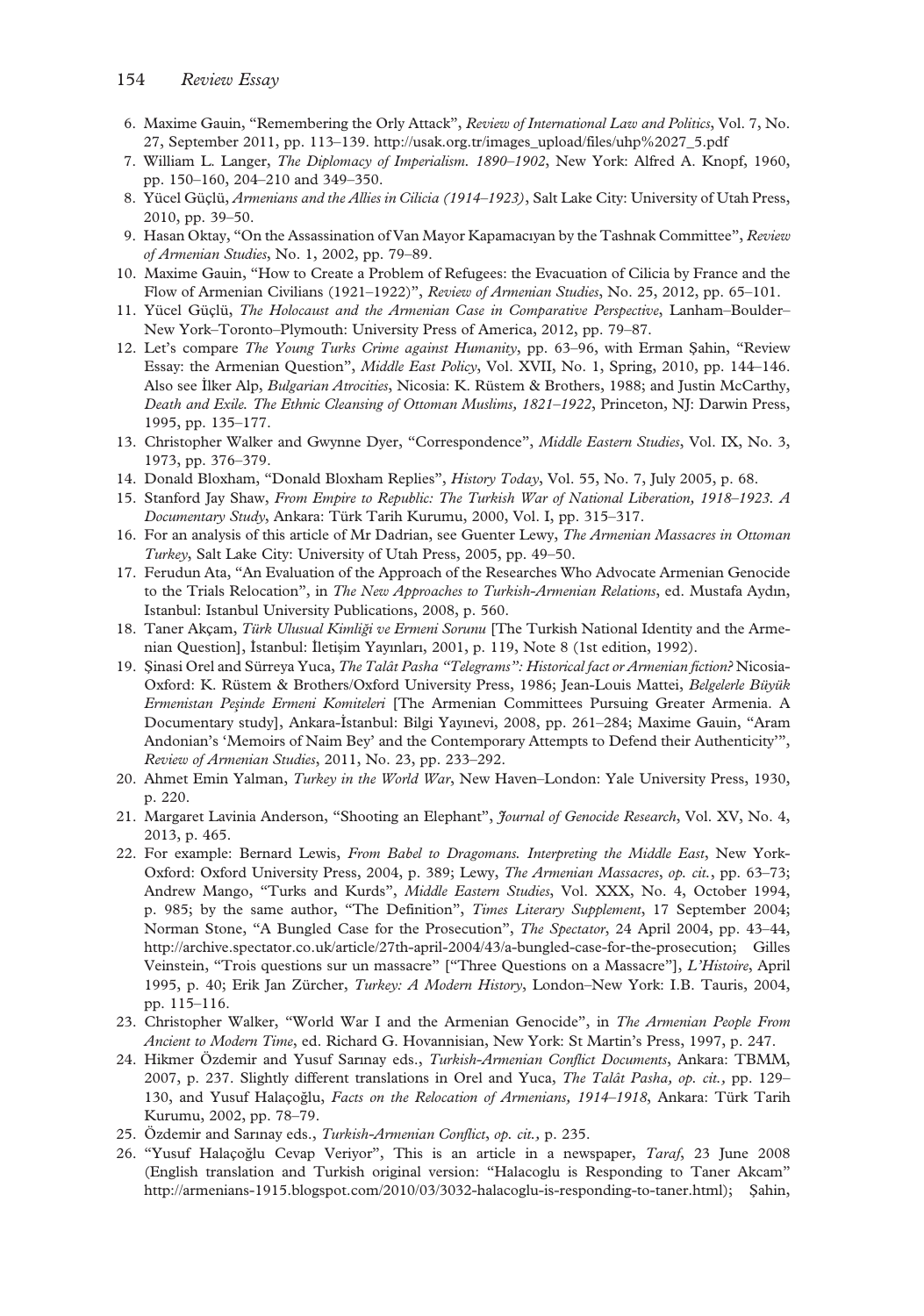"Review Essay: The Armenian Question", op. cit., pp. 153-154; Maxime Gauin, "Scholarly Ethics vs. Politicized History", The Journal of Turkish Weekly, 13 June 2011, http://www.turkishweekly.net/ columnist/3465/scholarly-ethic-vs-politicized-history.html

- 27. Özdemir and Sarınay, eds., Turkish-Armenian Conflict, op. cit., pp. 55–56; pp. 58–59 for the English translation.
- 28. Ibid.
- 29. Sahin, "Review Essay: The Armenian Question", op. cit., p. 155.
- 30. "An Interview with Hilmar Kaiser", The Armenian Weekly, March 8, 2008, http://khatchigmouradian. blogspot.com.tr/2008/03/interview-with-hilmar-kaiser.html ; Hilmar Kaiser, "A Deportation that Did Not Occur", The Armenian Weekly, special issue, April 26, 2008, pp. 17–18, http://armenianweekly. com/wp-content/uploads/2009/02/AW\_Apr08.pdf
- 31. Halil Mentese, Osmanlı Mebusan Meclisi Reisi. Halil Mentese'nin Anıları [President of the Ottoman Chamber of Deputies. Memoirs of Halil Menteşe], İstanbul: Hürriyet Vakfı Yayınları, 1986, pp. 213–216 (these pages are exactly those mentioned by Taner Akçam).
- 32. Vahakn N. Dadrian "The Naim-Andonian Documents on the World War I Destruction of Ottoman Armenians: The Anatomy of a Genocide", International Journal of Middle East Studies, Vol. 18, No. 3, August 1986, p. 357, Note 108.
- 33. Erman Şahin, "Review Essay: A Scrutiny of Akçam's Version of History and the Armenian Genocide", Journal of Muslim Minority Affairs, Vol. 28, No. 2, 2008, pp. 310-311.
- 34. On this point: Edward J. Erickson, "Armenian Massacres: New Records Undercut Old Blame", The Middle East Quarterly, Vol. 13, No. 3, Summer, 2006, pp. 67–75.
- 35. The full letter is translated in Kâmuran Gürün, The Armenian File, London-Nicosia-İstanbul: K. Rüstem & Brothers/Weidenfeld & Nicolson, 1985, p. 199.
- 36. Berthe Georges-Gaulis, Angora, Constantinople, Londres, Paris: Armand Colin, 1922, p. 65, http:// www.archive.org/download/angoraconstantin00geor/angoraconstantin00geor.pdf; Edward F. Knight, The Awaking of Turkey. The Turkish Revolution of 1908, Boston-Tokyo, J. B. Millet C°, 1910, p. 290, http://www.archive.org/download/turkeyawakeningo00knigrich/turkeyawakeningo00 knigrich.pdf
- 37. Rapport du lieutenant-colonel Mougin,  $1<sup>er</sup>$  avril 1920, Service historique de la défense (SHD), Vincennes, 7 N 3210, dossier 2, sous-dossier 2. Mougin was some months later promoted to colonel then, in 1922, appointed as representative in Ankara. In 1924, just before going back to Ankara, he became a brigadier general (général de brigade).
- 38. Lewy, The Armenian Massacres, op. cit., p. 79.
- 39. A translation into French of the new rules decided by the Damat Ferit cabinet is in SR Marine, Turquie, n° 2036, 27 avril 1920 [French Navy's Intelligence Service, Turkish chapter, report number 2036, 27 April 1920], SHD, 1 BB<sup>7</sup> 235.
- 40. http://www.jihadwatch.org/2005/10/vahakn-dadrian-responds-to-guenther-lewy.html; Taner Akçam, "Review Essay: Guenter Lewy's The Armenian Massacres in Ottoman Turkey", Genocide Studies and Prevention, Vol. 3, No. 1, April 2008, p. 122.
- 41. François Dagallier and Edgar Bazenet, Commentaire théorique et pratique de la loi du 8 décembre 1897 sur la réforme de l'instruction criminelle (loi Constans) [Theoritical and Practical Comment of the Law of 8 December 1897 on the Reform of Criminal Procedure (Constans Act)], Paris: V. Giard et E. Brière, 1898.
- 42. Jean-Pierre Allinne, Gouverner le crime: les politiques criminelles françaises, de la Révolution au XXI<sup>e</sup> siècle, [Ruling Crime: the French Criminal Policies, from the Revolution to 21st Century] Paris: L'Harmattan, 2003, p. 251.
- 43. Encyclopædia Unversalis 2010, DVD edition, article « Avocat ».
- 44. SR Marine, Turquie, 680, 13 mai. 1919 [French Navy's Intelligence Service, Turkish chapter, report number 680, 13 May 1919], SHD, 1 BB<sup>7</sup> 232.
- 45. Türkkaya Ataöv, What Happened to the Ottoman Armenians? New York: Okey, 2006, p. 80.
- 46. Ferudun Ata, İşgal İstanbul'unda Tehcir Yargılamaları, [Proceedings of the Relocation's Trials in Istanbul], Ankara: Türk Tarih Kurumu, 2005, pp. 219–220.
- 47. Ibid., pp. 281–287; Lewy, The Armenian Massacres, op. cit. p. 78.
- 48. The National Archives, Kew Gardens (London), FO 371/4174/118377, folio 256. For other examples: Lewy, The Armenian Massacres, op. cit., p. 80, and lettre du haut-commissaire français au ministre des Affaires étrangères, 19 novembre 1919, Centre des archives diplomatiques de Nantes (CADN), 36 PO/1/7.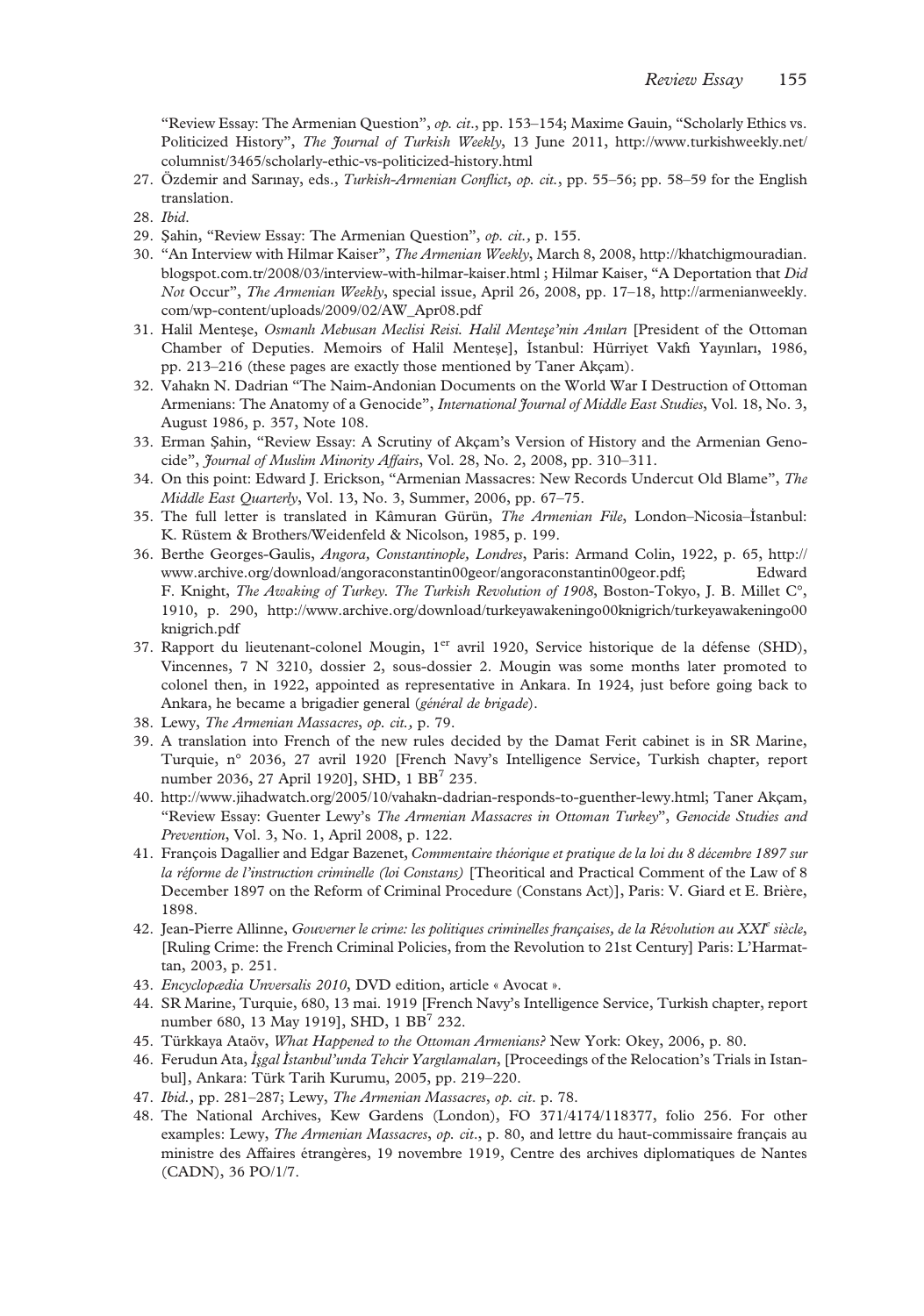- 49. For instance: Rapport du chef de bataillon Labonne, Le mouvement nationaliste. N 10, 7 November 1919 [Report of Battalion Chef Labonne: The Nationalist Movement, No. 10, 7 November 1919], pp. 1–2; Le mouvement nationaliste.  $N^{\circ}$  11, 16 November 1919 [The Nationalist Movement, No. 11, 16 November 1919], pp. 1 and 4–5; résumé du 7 décembre 1919 [Summary, 7 December 1919], SHD, 7 N 3210, dossier 1.
- 50. Rapport du lieutenant-colonel Mougin, chef de la liaison française près le gouvernement ottoman,  $1<sup>er</sup>$ avril 1920 [Report of lieutenant-colonel Mougin, chief of the French liaison mission to the Ottoman Gouvernement, 1 April 1920], SHD, 7 N 3210, dossier 2, sous-dossier 2.
- 51. For instance: Taner Akçam, From Empire to Republic: Turkish Nationalism and the Armenian Genocide, London–New York: Zed Books, 2004, pp. 167, 170, 177, and Notes 53 and 240.
- 52. Peter Balakian, *The Burning Tigris*, New York: Perennial, 2004 (1st edition, 2003), p. 343; Vahakn N. Dadrian, "The Naim-Andonian ... ", op, cit., p. 330; Robert Melson, Revolution and Genocide, Chicago–London: University of Chicago Press, 1996, p. 151.
- 53. Michael M. Gunter, "A Reply to Joseph Kéchichian and Keith Watenpaugh", International Journal of Middle East Studies, Vol. 39, No. 3, August 2007, http://www.hnn.us/roundup/entries/41948.html
- 54. Dépêche de Paul Lépissier, délégué du haut-commissaire à Trébizonde, 12 août 1919 [Despatch of Paul Lépissier, delegate of the French High Commissioner in Trabzon, 12 August 1919], CADN, 36/PO/1/6; Gotthard Jaeschke, Türk Kurtuluş Savaşı Kronolojisi, [Chronology of the Turkish War of Liberation], Ankara: Türk Tarih Kurumu, Volume I, 161, p. 989; Tarık Mümtaz Göztepe, Osmanoğullarının Son Padişahı Vahidettin Mütareke Gayyasında [Vahidettin, the Last Sultan in the Deadlock of the Armistice], İstanbul: Sebil, 1994, pp. 88-91.
- 55. Yücel Güçlü, "Mislabeling Genocide?", The Middle East Quarterly, Vol. 2, No. 13, Spring, 2006, pp. 67–68, http://www.meforum.org/969/the-great-game-of-genocide.
- 56. Telegrams of Talat Pasha to the governor of Kastamonu, 23 October and 20 April 20, Özdemir and Sarınay, eds., Turkish-Armenian Conflict, op. cit., pp. 341 and 439.
- 57. Sahin, "Review Essay: The Armenian Question", op. cit., p. 153.
- 58. Justin McCarthy, Esat Arslan, Cemalettin Taşkıran and Ömer Turan, The Armenian Rebellion at Van, Salt Lake City: University of Utah Press, 2006; Edward J. Erickson, "The Armenians and Ottoman Military Policy", War in History, Vol. XV, No. 2, April 2008, p. 152–153, http://www.tc-america. org/media/Ericson\_militarypolicy1915.pdf. After the publication of Taner Akçam's book, Dr Erickson developed his thesis in Ottomans and Armenians: a Study in Counter-Insurgency, New York-London: Palgrave MacMillan, 2013.
- 59. Yusuf Sarınay, ed., Osmanlı Belgelerinde Ermeni İsyanları, Vol. IV, 2008, pp. 105-108 and 113-115.
- 60. Güçlü, The Holocaust and the Armenian Case, op. cit., pp. 23 and p. 56, Note 20. Also see Gwynne Dyer, "Correspondence", Middle Eastern Studies, Vol. 9, No. 3, 1973, pp. 383-384.
- 61. Edward J. Erickson, "Captain Larkin and the Turks. The Strategic Impact of the HMS Doris in Early 1915", Middle Eastern Studies, Vol. 46, No. 1, January, 2010, pp. 151–162 ; État-major de l'armée, service historique, Les Armées françaises dans la Grande guerre [The French Armies in the Great War], tome IX, 1st Volume, Paris: Imprimerie nationale, 1936, p. 12; Güçlü, Armenians and the Allies, op. cit., pp. 54–64; Stanford Jay Shaw, The Ottoman Empire in World War I, Ankara: Türk Tarih Kurumu, 2008, Volume II, pp. 878–881.
- 62. Christopher M. Bell, Churchill and Sea Power, Oxford–New York: Oxford University Press, 2013, pp. 59–75.
- 63. Lettre du ministre des Affaires étrangères au ministre de la Guerre, 28 April 1915 [Letter of the Minister of Foreign Affairs to the Minister of War], SHD, 7 N 2150.
- 64. Communication du lieutenant de Saint-Quentin au ministère de la Guerre, 22 September 1915 [Communication of lieutenant de Saint-Quentin to the Ministry of War, September 22, 1915], SHD, 7 N 2150; Güçlü, Armenians and the Allies, op. cit., pp. 91-93.
- 65. Edward J. Erickson, "Bayonets on Musa Dagh", *The Journal of Strategic Studies*, Vol. 28, No. 3, June 2005, pp. 529–548; Shaw, The Ottoman Empire, op. cit., p. 876.
- 66. État-major de l'armée—Section d'Afrique—Bureau d'Orient, Opération sur Alep, 28 août 1915 [French General Staff—Africa section—Eastern office, Operation on Aleppo, 28 August 1915], SHD, 16 N 3198, dossier J.
- 67. Note sur un projet d'opération dans la région d'Alexandrette, 22 octobre 1915 [Note on a project of operation in the region of Iskenderun]; Rapport sur un projet d'opération à Alexandrette, 23 octobre 1915 [Report on a project of operation in Iskenderun], SHD, 16 N 3198, dossier 2.
- 68. Among many other references, see Justin McCarthy, "The Report of Niles and Sutherland—An American Investigation of Eastern Anatolia after World War I", in XI. Türk Tarih Kongresi